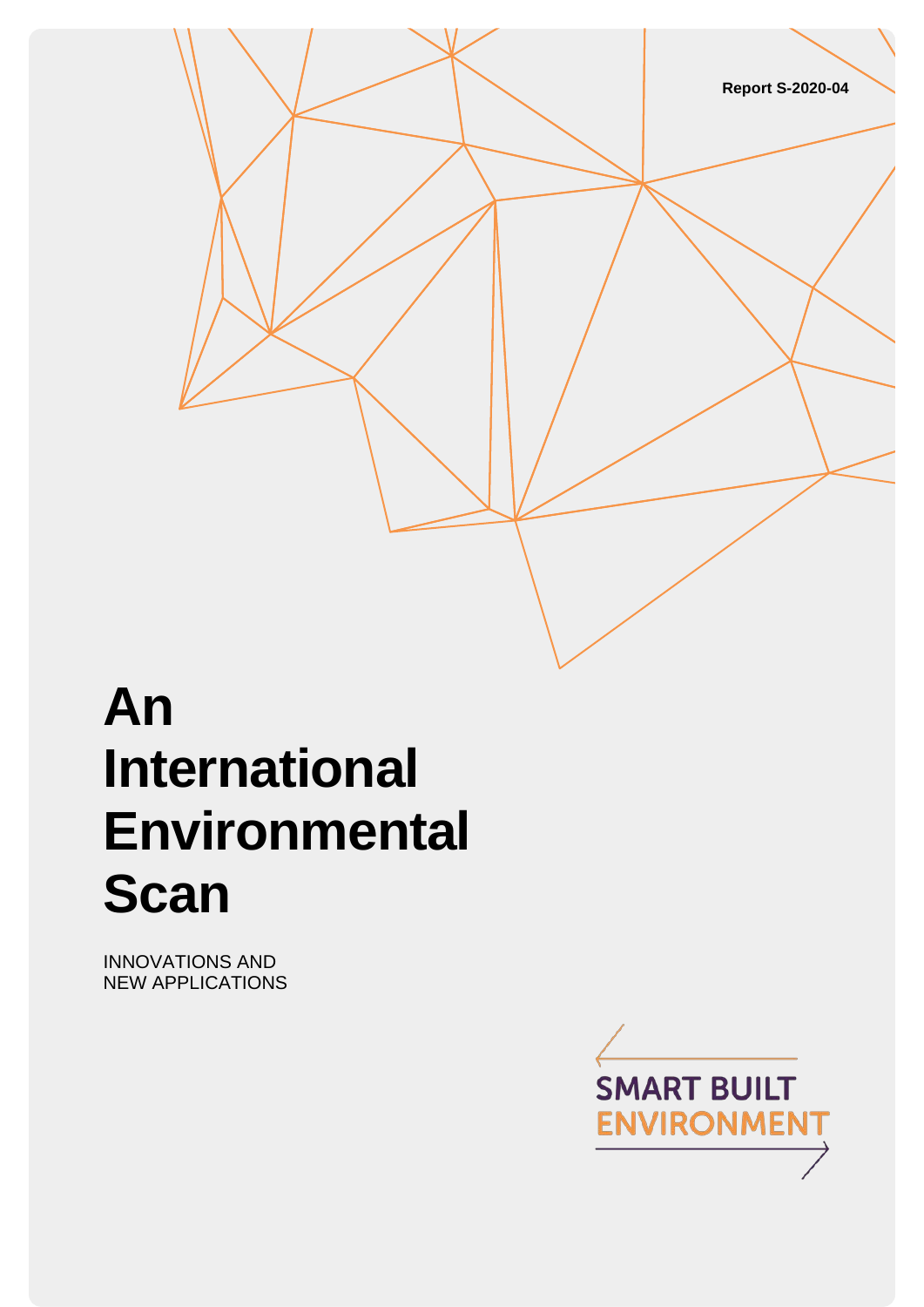# **An International Environmental Scan**

Innovations and New Applications

Ann-Kristin Belkert, Actinate

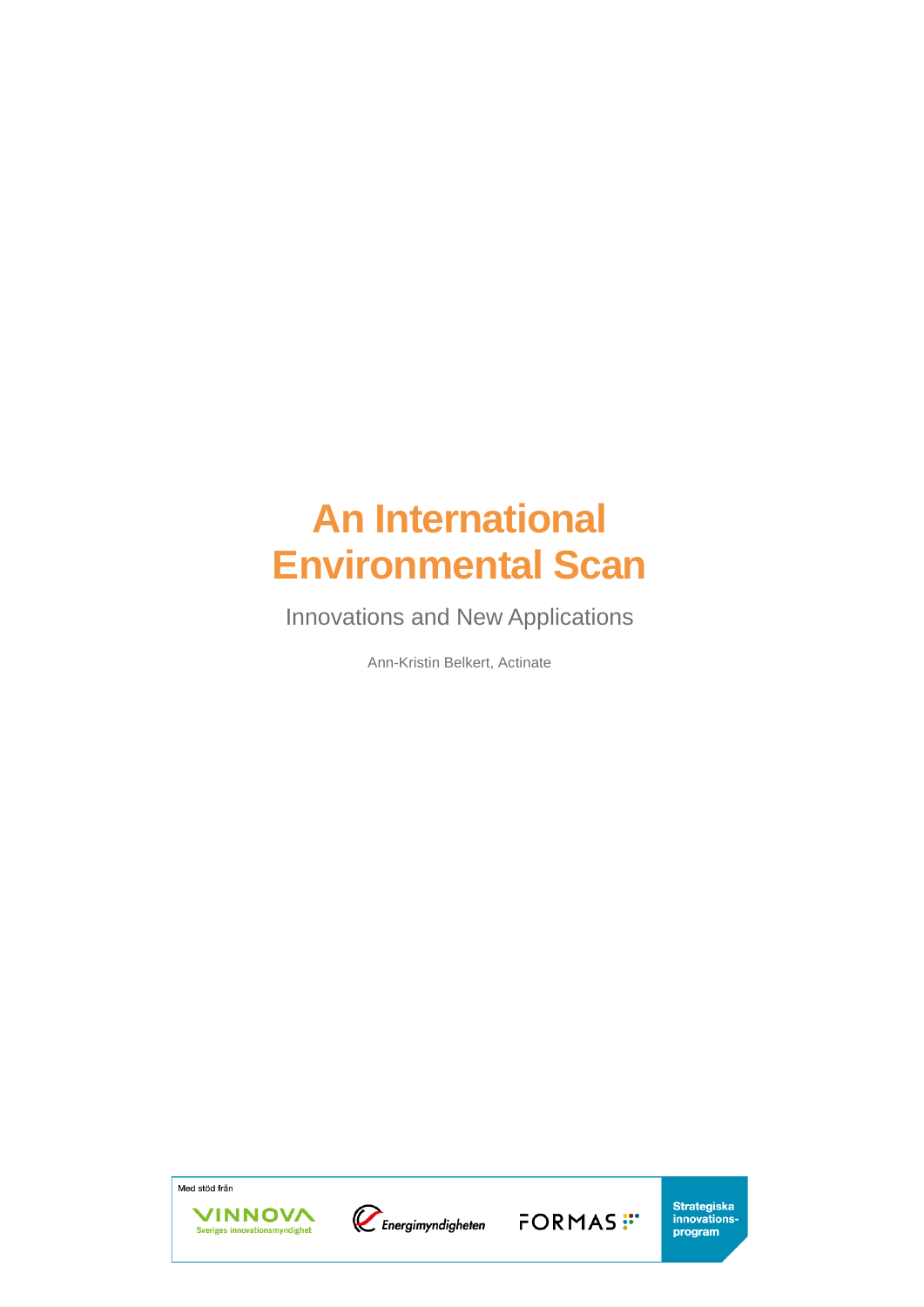# **Foreword**

**SMART BUILT ENVIRONMEN** 

> Smart Built Environment is a strategic innovation programme that addresses the ways that the built environment sector can contribute to Sweden's journey to becoming a global pioneer in the application of the new opportunities that digitalisation offers. Smart Built Environment is one of 17 strategic innovation programmes that have received support within the framework of Strategic Innovation Areas, a joint investment by Vinnova, the Swedish Energy Agency and Formas. The purpose of the investment is to create conditions for Sweden's international competitiveness and to contribute to sustainable solutions to global societal challenges.

> The built environment sector is Sweden's single largest sector and affects our entire human-made environment, but it is fragmented and comprises a huge number of stakeholders and processes. Hence transforming built environment using the power of digitalisation requires collaboration between multiple stakeholders. Smart Built Environment takes a collective approach to the opportunities that digitalisation offers and acts as a catalyst for the dissemination of new opportunities and business models.

#### **The programme's goal is to achieve the following by 2030:**

- a 40% reduction in environmental impact from a life cycle perspective for new build and renovation
- a 33% reduction in total lead times from planning to completion for new build and renovation
- a 33% reduction in total construction costs
- several new value chains and business models based on life cycle perspectives, platforms and new stakeholder constellations

The programme involves collaboration between programme parties from the business community, municipalities, authorities, trade associations and interest groups, institutes and academia, which jointly exploit the knowledge generated by the programme.

*An International Environmental Scan Innovations and New Applications* is one of the projects that have been implemented during the programme. It was conducted by Ann-Kristin Belkert of Actinate AB and implemented in collaboration with researchers, government organisations, municipalities, construction companies, property companies, consultants, architects, and other enterprises that contributed advice and information concerning innovations from countries other than Sweden.

The project included general environmental scanning as well as further analysis and a description of five initiatives based on interviews with organisations, companies and government ministries in Denmark, Estonia, Singapore, South Korea and the USA. This report describes selected results of the environmental scanning as well as analysis and recommendations for a continued commitment to industry-wide environmental scanning. It also includes recommendations regarding potential partnerships in Smart Built Environment's future international work.

Stockholm, 19 October 2020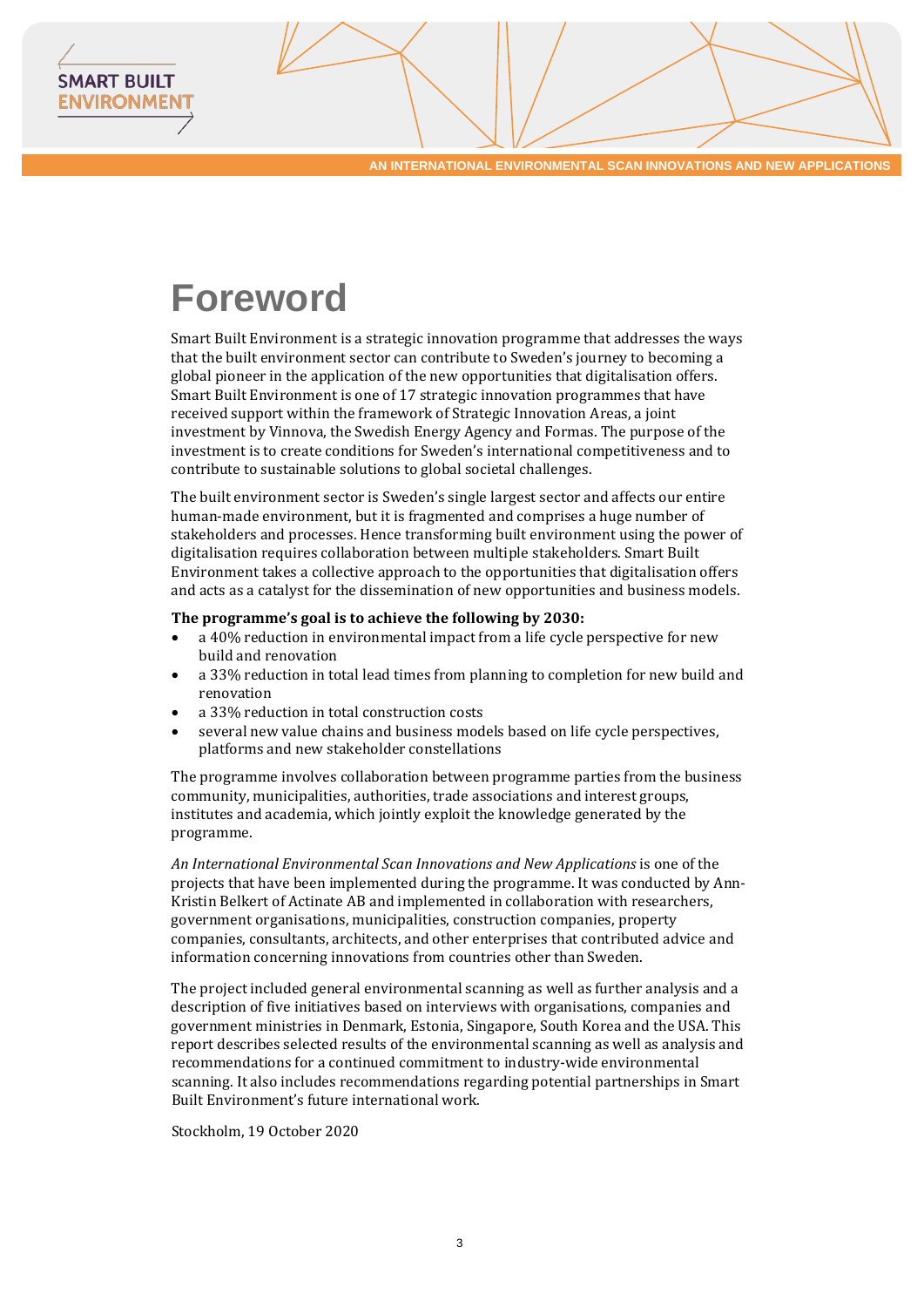# **Summary**

**SMART BUILT ENVIRONMEN** 

> The purpose of the project was to conduct an environmental scan that describes innovation initiatives in built environment digitalisation from other countries. Ann-Kristin Belkert of Actinate AB conducted the project with the help of her network of contacts. The project included general environmental scanning (see Appendix 1), interviews with five initiatives (see Appendix 2), a compilation and recommendations. Appendix 1 and 2 are currently only available in Swedish.

Below are a number of conclusions:

- The world is buzzing with talk about about building digital twins, but there is considerable variation in exactly what this entails, how to update them, etc.
- AI is a buzzword that both private and public sector stakeholders claim they are working on, but the technology is still in its infancy.
- The level of digital maturity in the built environment sector is not only low in Sweden but in other countries as well. However, several countries are far more advanced than Sweden, both in terms of work processes and technical solutions.
- There are a large number of forums and projects where cities with partners in the private sector and academia share knowledge. Results could be disseminated to other stakeholders more extensively.
- There is a great deal of inspiration to be drawn from other parts of the world, but also a huge amount of knowledge and lessons to learn from our Nordic and Baltic neighbours as well as the rest of Europe.
- It is an inspiration to observe the agile and innovative approach that the Ministry of Economic Affairs and Communications in Estonia has adopted to drive the work of built environment digitalisation forward, with one hand outstretched to the private sector.
- An increasing number of services are open source and free of charge. Platforms are being created that connect public and private clouds and services.

Actinate recommends that the commitment to digital, open and industry-wide environmental scanning of sustainable built environment be continued. Development, management and maintenance should take place in collaboration between private and public stakeholders, civil society and citizens. Smart Built Environment should initiate this development.

Furthermore, it is recommended that Smart Built Environment should act as national co-ordinator and disseminator of knowledge in regard to the development of digital twinning, which could begin with a strategic project.

Parts of this report should be translated and supplemented with Swedish examples. Collaboration with a number of key organisations is recommended as part of the internationalisation strategy. In an international collaboration, the possibility of creating some kind of "arena for arenas", i.e. a hub for arenas located in different parts of the world, could also be discussed.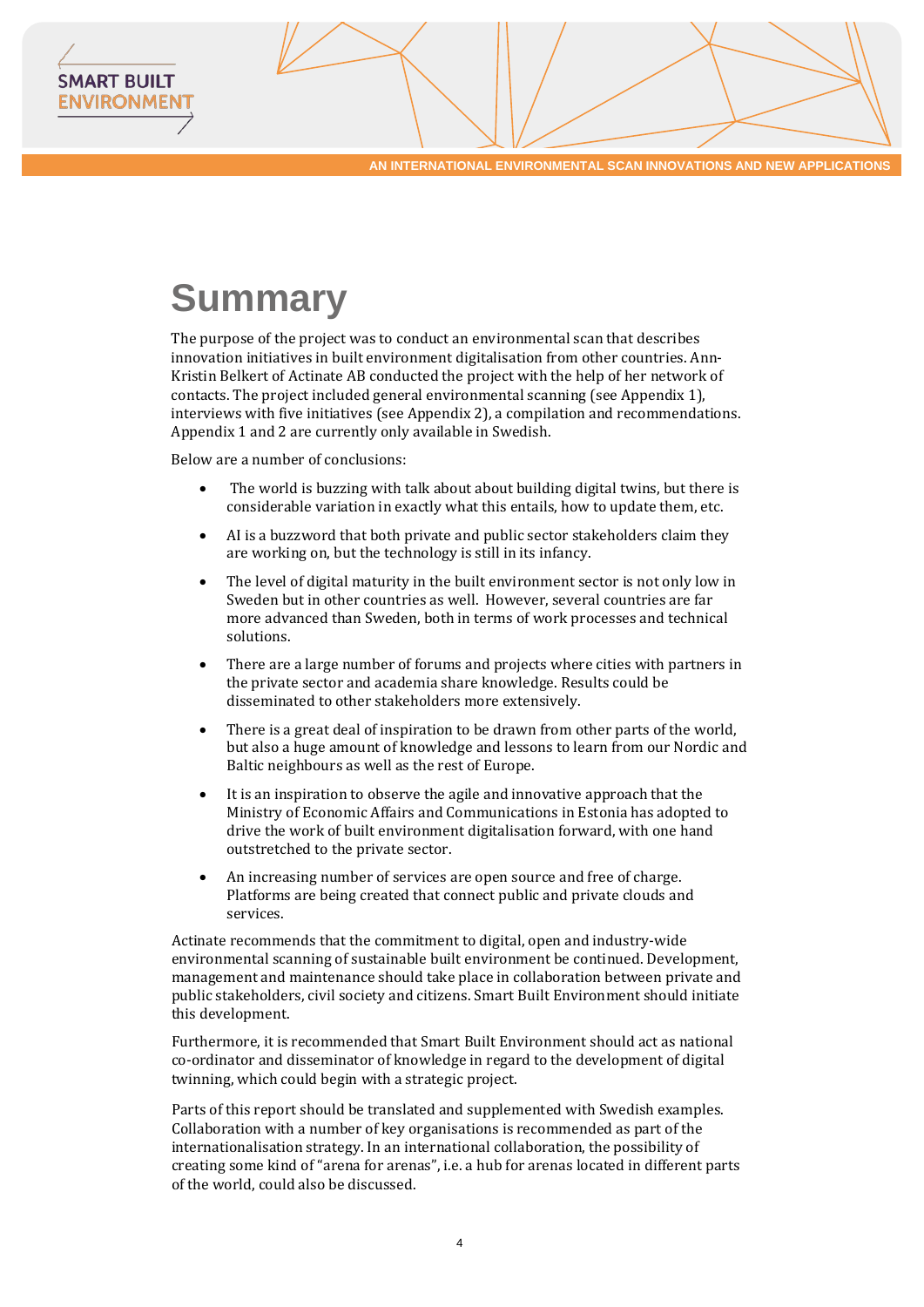# **Table of contents**

SMART BUILT **ENVIRONMENT** 

| <b>PROJECT</b>                                              | 6              |
|-------------------------------------------------------------|----------------|
| <b>PROJECT DESCRIPTION</b>                                  | 6              |
| <b>BACKGROUND</b>                                           | 6              |
| <b>PURPOSE</b>                                              | 6              |
| <b>GOALS</b>                                                | $\overline{7}$ |
| <b>BOUNDARIES</b>                                           | $\overline{7}$ |
| <b>PROJECT ORGANISATION</b>                                 | $\overline{7}$ |
| <b>IMPLEMENTATION</b>                                       | 8              |
| STEP 1 GENERAL ENVIRONMENTAL SCANNING                       | 8              |
| STEP 2 FURTHER ANALYSIS AND DESCRIPTION                     | 9              |
| <b>STEP 3 COMPILATION</b>                                   | 9              |
| <b>RESULTS</b>                                              | 10             |
| <b>GENERAL ENVIRONMENTAL SCANNING</b>                       | 10             |
| FURTHER ANALYSIS AND DESCRIPTION                            | 18             |
| <b>DISCUSSION POINTS AND CONCLUSIONS</b>                    | 24             |
| SWEDEN'S POSITION IN COMPARISON TO OTHER COUNTRIES          | 24             |
| COLLABORATION (MULTIPLE HELIX) BETWEEN AND WITHIN CITIES 24 |                |
| PLATFORMS FOR PUBLIC AND PRIVATE SERVICES                   | 25             |
| THE IMPORTANCE OF LINKING TO THE FINANCIAL ASPECT           | 25             |
| AMBITIOUS GOALS AND ACTIONS NEEDED FROM CITIES              | 25             |
| CONCRETISING STRATEGIES AND APPROACHES                      | 25             |
| <b>RECOMMENDATIONS</b>                                      | 27             |
| DIGITAL, OPEN AND INDUSTRY-WIDE ENVIRONMENTAL SCANNING 27   |                |
| "DON'T CROSS THE STREAM TO FIND WATER"                      | 27             |
| LONG-TERM, INNOVATIVE APPROACH FROM THE GOVERNMENT          | 28             |
| MANAGE RESULTS AND DRIVE DEVELOPMENT FORWARD                | 28             |
| <b>MAXIMISE EXISTING RESULTS</b>                            | 28             |
| <b>KEEP A TRACK OF FUTURE RESULTS</b>                       | 29             |
| FUNDING OF HUBS, CLUSTERS AND OTHER NGOS                    | 29             |
| DIGITALISATION SHOULD NOT BE ITS OWN "DOWNPIPE"             | 29             |
| NATIONAL CO-ORDINATION FOR DIGITAL TWINNING                 | 29             |
| COLLABORATION WITH INTERNATIONAL ORGANISATIONS              | 30             |
|                                                             |                |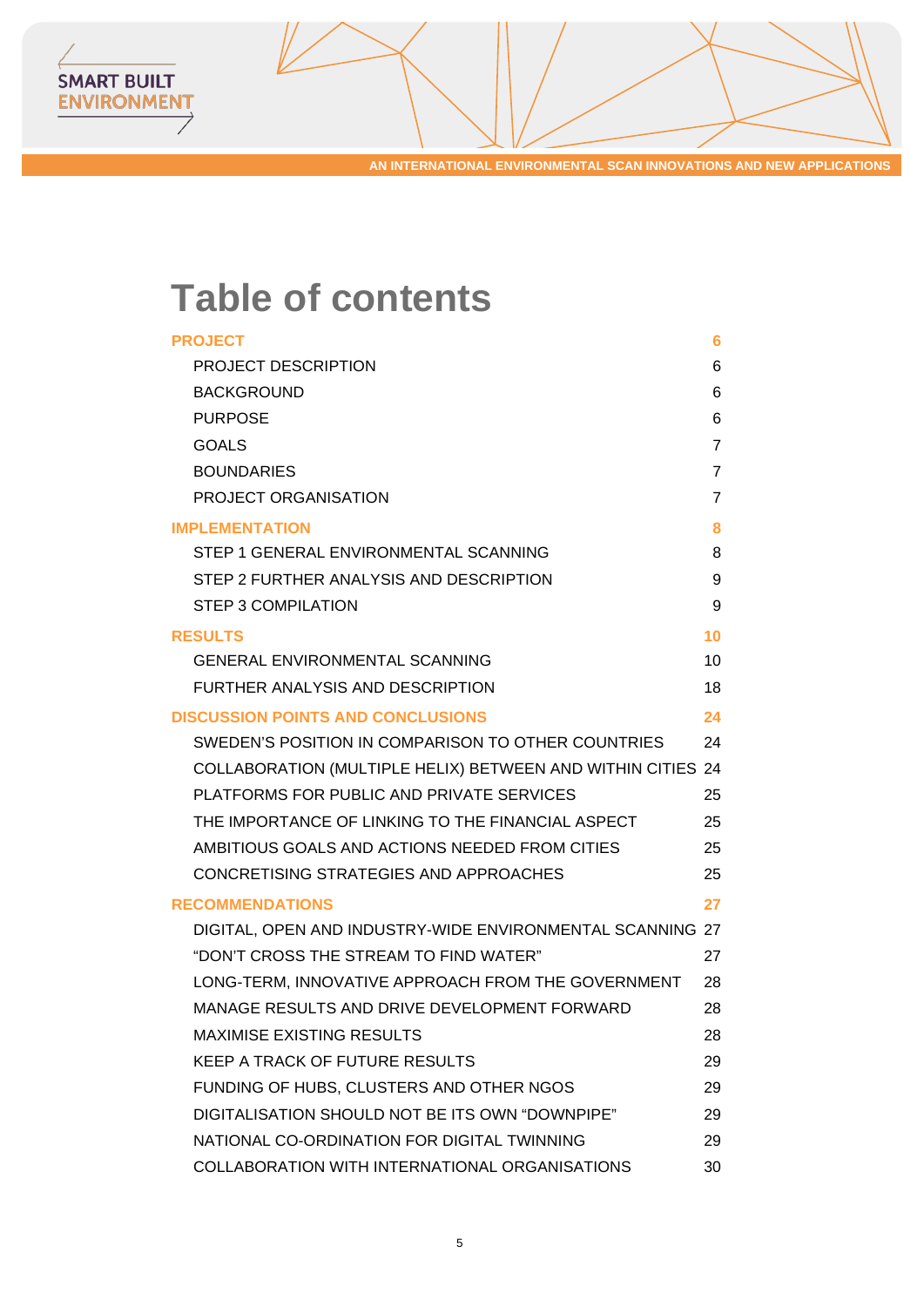



# <span id="page-5-0"></span>**Project**

# <span id="page-5-1"></span>**Project description**

The project involves international environmental scanning that describes innovation initiatives in built environment digitalisation in countries other than Sweden. The results encompass initiatives, investments, approaches, forms, systems and tools in other countries that have contributed to and enabled innovative solutions for more efficient and sustainable built environment process with digitalisation or industrialisation as a driver. They include examples from the early stages of planning to operation, management and maintenance.

# <span id="page-5-2"></span>**Background**

Innovations and new applications is one of four thematic areas within Smart Built Environment. It focuses on promoting good ideas that have a clear application and that can be implemented in the foreseeable future in order to generate value in an organisation or process. This project is the first of several strategic investments in this thematic area during programme period two.

Smart Built Environment aims to promote and advance innovation by creating environments and conditions that enable different stakeholders to meet and challenge each other through new ideas. For example, during the first programme period, an ideation workshop was conducted to promote an innovative climate, and test beds were used to bridge the gap between project results and operational applications.

The background of the project is that the built environment sector from an international perspective has the potential to become significantly better at innovation and digitalisation. Digitalisation is an engine of change in many industries and sectors, but this has not yet taken place to the same extent in built environment.

## <span id="page-5-3"></span>**Purpose**

The purpose of the project is to conduct international environmental scanning that describes innovation initiatives in built environment digitalisation from other countries in order to support Smart Built Environment's continued national and international strategy. The project also aims to provide guidance and inspiration to the sector's stakeholders, both public stakeholders such as municipalities and authorities, and stakeholders in the business community and academia.

The project aims to draw inspiration and ideas from how others have worked to increase the degree of innovation, but also to identify potential synergies and future collaborations. As Smart Built Environment employs a strategy of internationalisation, this project can contribute valuable insights into possible future partnerships. The results will be useful in terms of determining the programme's future focus and for the industry as a whole. Smart Built Environment intends to use the scan to learn from what others have done and draw inspiration from their strategic efforts to promote innovation in the sector.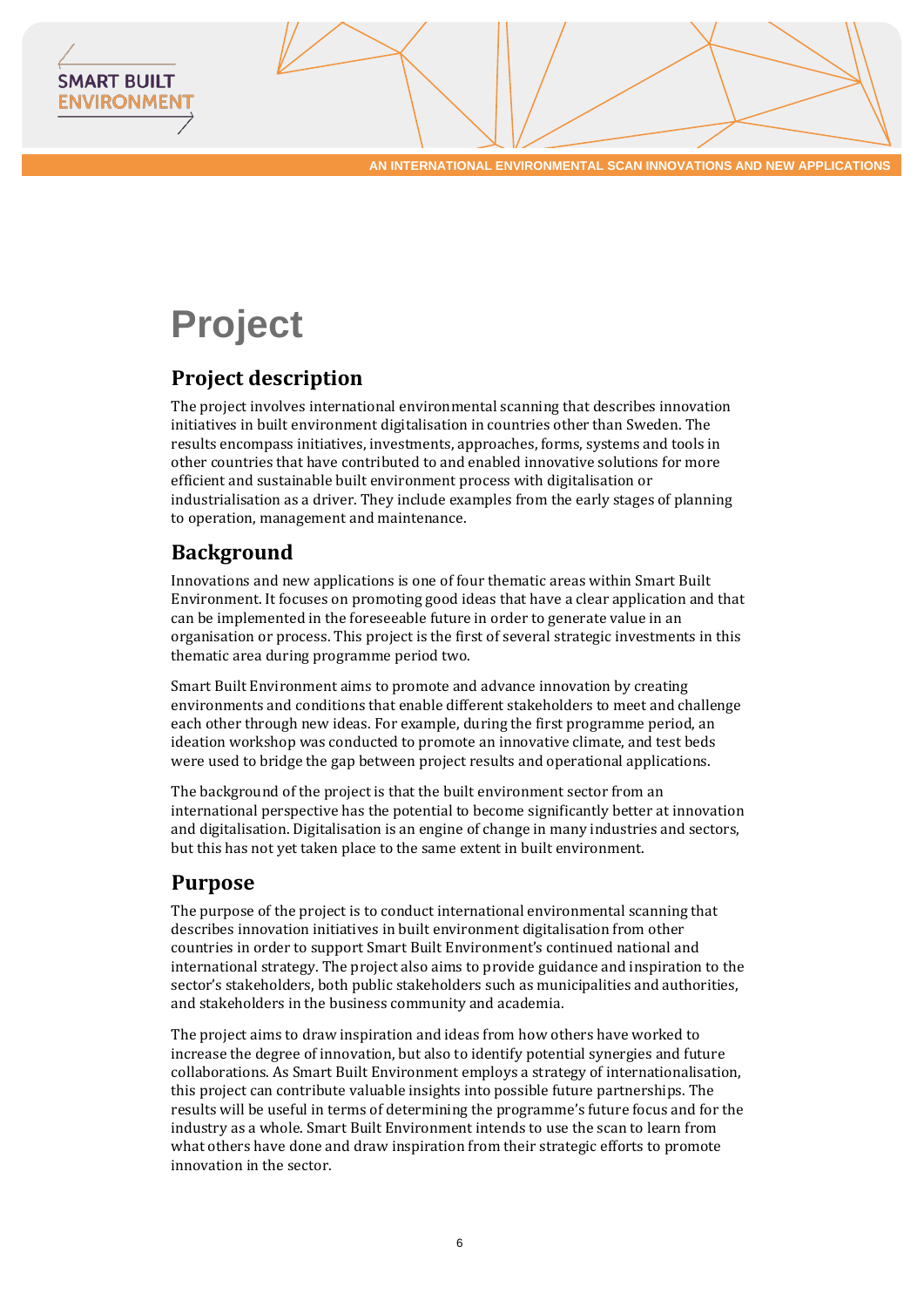### <span id="page-6-0"></span>**Goals**

**SMART BUILT ENVIRONMEN** 

> The ultimate goals are to reduce the environmental impact of new build and renovation, to reduce lead times and costs from the planning stage to the finished project, to reduce construction costs, and to create new business logic.

The project goal was to conduct and document an environmental scan of initiatives, investments, approaches, forms, systems and tools in other countries that have contributed to and enabled innovative solutions for a more efficient and sustainable built environment process with digitalisation or industrialisation as a driver.

### <span id="page-6-1"></span>**Boundaries**

The general environmental scan is certainly not a comprehensive inventory and description of every project, model, etc. around the world. Nor does it include descriptions of how every scanned country works with digitalisation in the humanmade environment from a general level down to project level. It highlights a selection of different initiatives, both large and small, from different parts of the world. Many more results from the scanned cities and countries, as well as from from other countries, have not been included in the report. The project boundaries prevented the inclusion of scan results for every aspect of AI, VR, AR, IoT and BIM, etc. However, it encompasses examples from different built environment stages, i.e. from initial planning to implementation, management and maintenance, and there are of course other examples from different stages.

## <span id="page-6-2"></span>**Project organisation**

Ann-Kristin Belkert of Actinate AB conducted the project, with the help of her network of national and international contacts, which comprise universities, colleges, research institutes, organisations, consultants, architects, construction stakeholders, property companies, municipalities, government agencies and ministries. A total of 550 individuals were contacted, including:

- All project managers who have conducted or are conducting projects at Smart Built Environment
- Swedish embassies with innovation and research councils
- The World Green Building Council and Green Building Councils in other countries
- Universities, colleges, institutes and innovation offices in Umeå, Karlstad, Örebro, Gävle, Uppsala, Stockholm, Linköping, Gothenburg, Lund and Malmö
- National and international organisations
- Property companies and construction companies
- Consultants and architects
- **Municipalities**
- Government organisations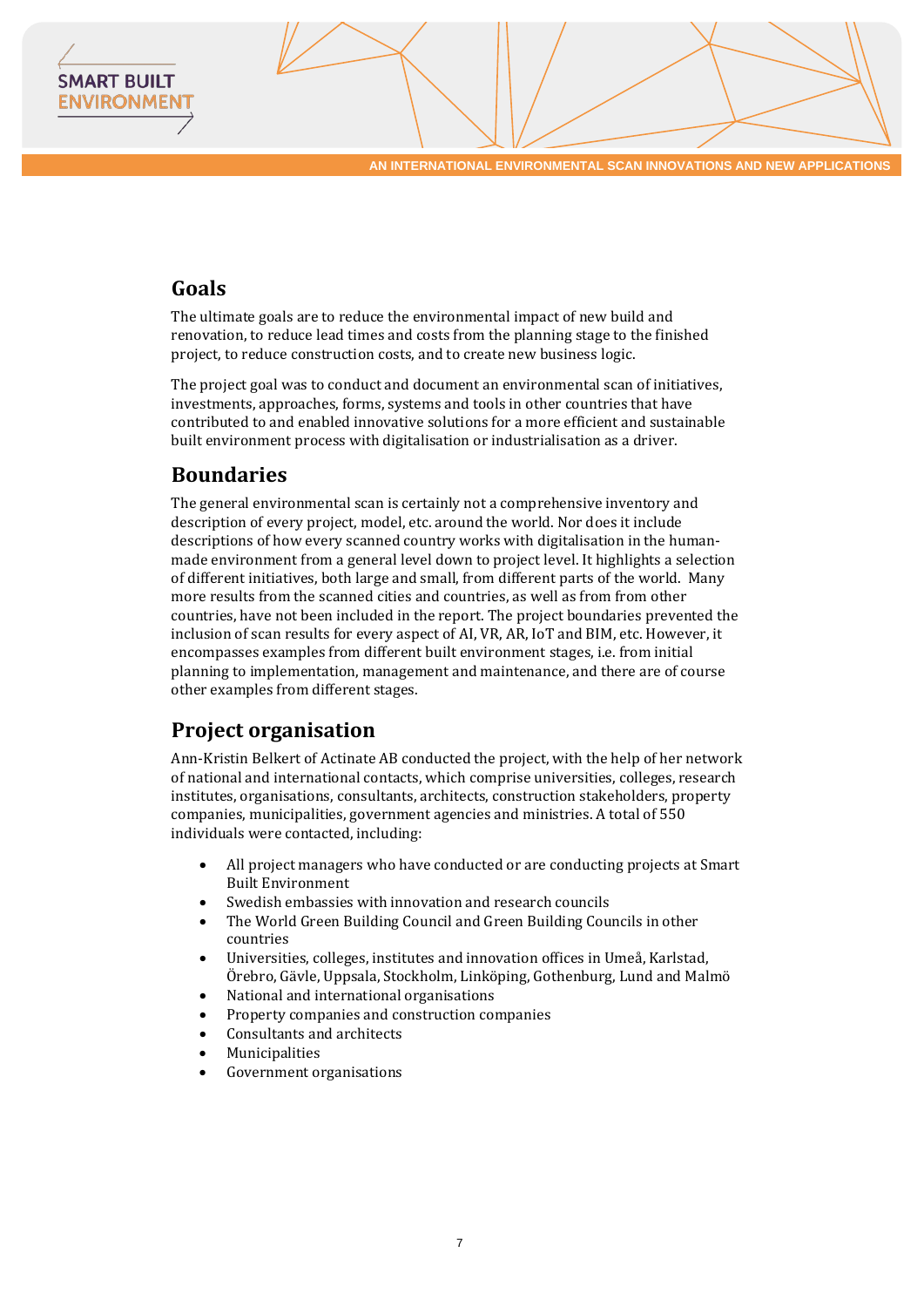

# <span id="page-7-0"></span>**Implementation**

The project was implemented in three steps:

- Step 1 General environmental scanning
- Steg 2 Further analysis and decription
- Step 3 Compilation

**SMART BUILT ENVIRONMEN** 

### <span id="page-7-1"></span>**Step 1 General environmental scanning**

The project began with a general environmental scan and a description of various initiatives and approaches. Scanning was carried out by means of online research and via contacts with national and international channels of information.

The environmental scan sought to identify examples of:

- Projects in which digital innovation has streamlined processes and/or resulted in more sustainability during development
- How information is created and stored to ensure usability as well as flow through all process phases and the end product
- How gaps between stakeholders and processes can be plugged to ensure that all stakeholders have access to relevant information, duplication of work is avoided, and processing times are minimised
- Forms, work methods, business models and models for collaboration and/or new partnerships that have created more efficient and/or more sustainable processes
- New organisational forms for construction projects and built environment in which digitalisation is used as an aid
- How to focus on behavioural and cultural changes to achieve a better understanding of the opportunities and benefits of digitalisation in the construction industry
- Innovative start-ups with a description of the service/product that the companies deliver

Examples have been sought for different stages in the built environment process – but not limited to the traditional process;

- Ideation and planning
- Project planning
- **Production**
- Operation, management and maintenance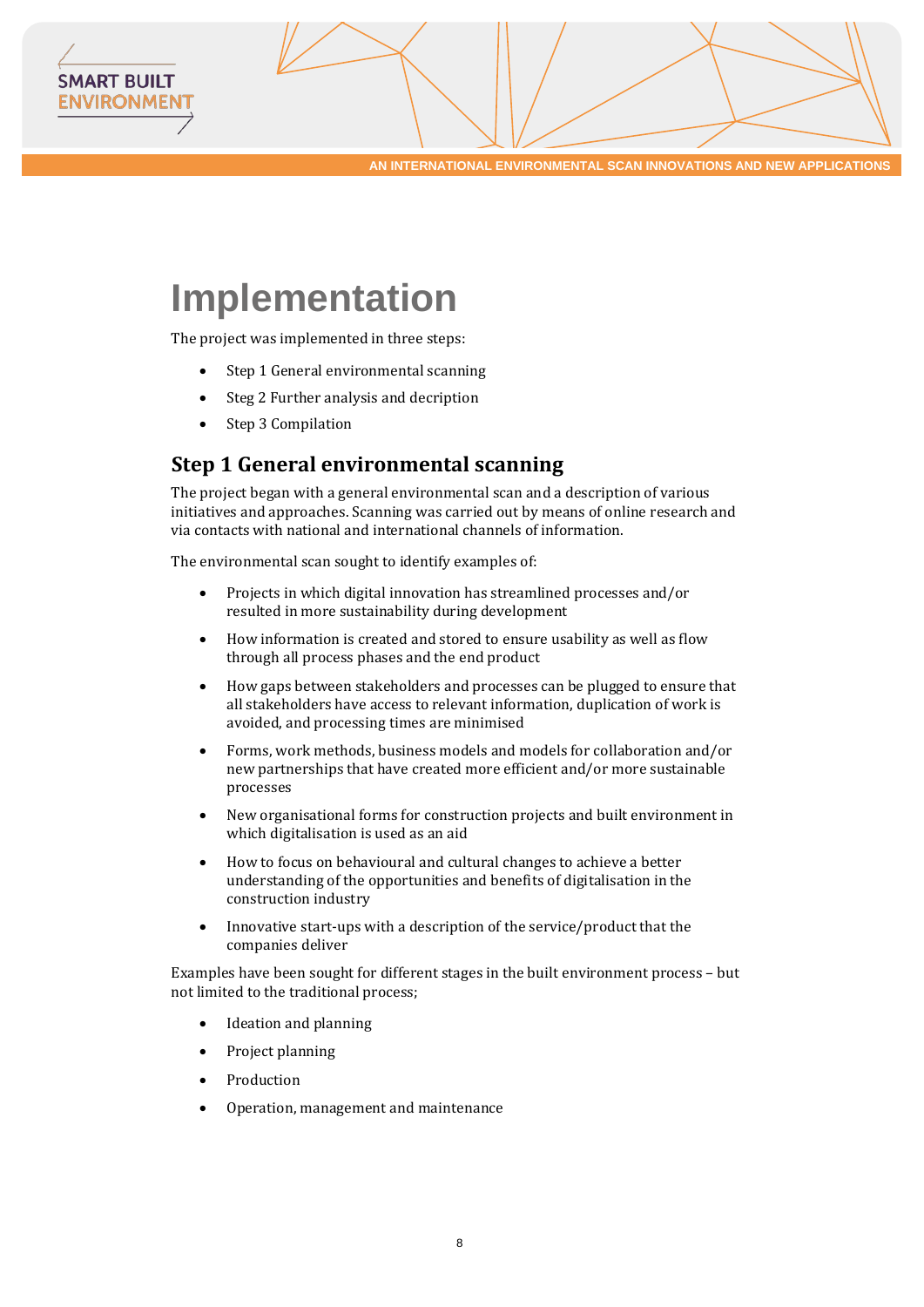# <span id="page-8-0"></span>**Step 2 Further analysis and description**

A selection of initiatives (5) was chosen as particularly worthy of further understanding. The selection was approved by the process manager for Innovations and New Applications and the programme management group, after which the work of further analysing and describing these initiatives began.

Stakeholders who had been involved in the initiatives were interviewed to learn how they proceeded, what work and collaboration methods they had employed, how innovation had occurred and what role digitalisation or industrialisation had played.

Suggestions for interview questions were drawn up and approved by the process manager and the programme management group, after which interviews were booked and held with representatives from the selected initiatives. The interviews were held on Zoom, which provided good prerequisites for dialogue and is an efficient way of documenting interviews compared to holding them on the phone.

# <span id="page-8-1"></span>**Step 3 Compilation**

**SMART BUILT ENVIRONMEN** 

> Finally, the general environmental scan and further analysis was compiled in this report. Recommendations were made regarding how the results of the environmental scanning could be used in Smart Built Environment and how it could provide a basis for the internationalisation strategy.

> The structure of the report is an initial description of the project and its implementation, followed by a presentation of the results of the environmental scanning and further analysis. Finally, discussion points are raised and conclusions are drawn, after which recommendations are made.

> The report includes a summary with a presentation of the primary results, discussion, conclusions and recommendations. Additional, more detailed information with results from the general environmental scan and interviews can be found in two appendices (only available in Swedish).

> The report and its appendices have been designed in a way that enables companies, public stakeholders, civil society, organisations and academia to obtain an overall picture relatively quickly and skim through to the information that is most relevant to them. Appendix 1 and the results of the general environmental scan include short descriptions of a large number of different initiatives, projects, processes, etc. with links to more information. These references have been intentionally added in the text as links to websites, reports, etc. (not as footnotes).

> This is not a scientific report, but the results of a general environmental scan whose scope, boundaries and methods have been developed in dialogue with the programme management group of Smart Built Environment.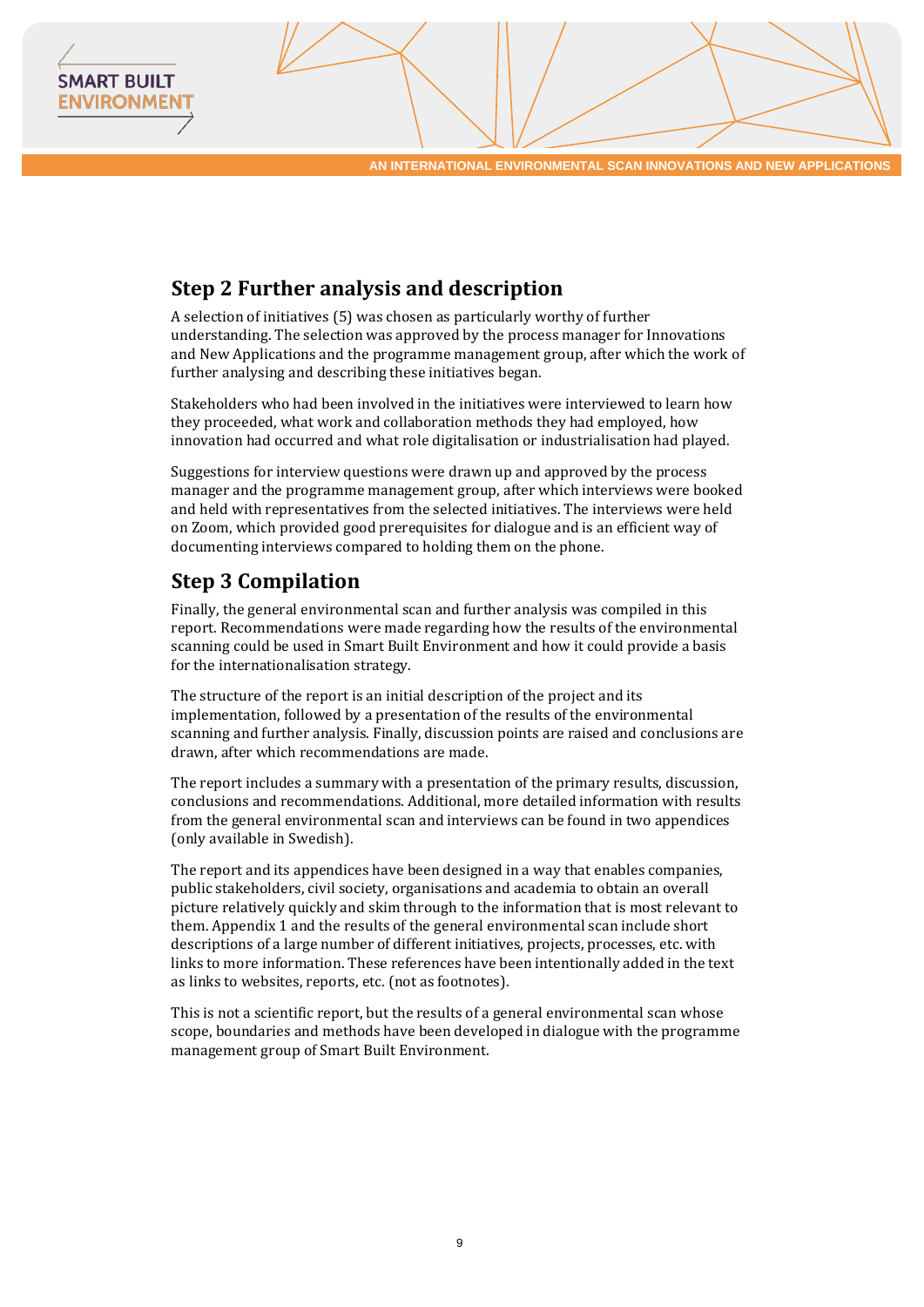

# <span id="page-9-0"></span>**Results**

**SMART BUILT ENVIRONMEN** 

# <span id="page-9-1"></span>**General environmental scanning**

The results of the general environmental scanning can be found in Appendix 1. Results of global initiatives and projects are presented first, then results from individual countries, starting with the Nordic and Baltic countries then countries in Europe, Asia, Oceania, and North and South America. Appendix 1 also contains links to additional information. Below is a general description of results with slected examples.

#### **Global initiatives and projects**

There are a large number of different conferences and initiatives that focus on knowledge sharing and collaboration between different countries and stakeholders; Futurebuilt, Carbon Smart Building, SyncroniCity, the Climate Positive Design Challenge, the Smart Cities Hub, Securing Smart Cities, JPI Urban Europe, URBACT, the 100 Intelligent Cities Challenge, the EU BIM Task Group and the EU Smart Cities Information System, to name but a few.



A great deal of inspiration and concrete results can be drawn from the Smart Cities and Communities lighthouse projects, which are funded by the EU via the Horizon 2020 research and innovation programme. The purpose is to bring cities, the business community and citizens together in order to demonstrate solutions and business models that can be scaled up and replicated, and which lead to quantifiable benefits in terms of energy efficiency and resource efficiency, new markets and new jobs. A total of 17 lighthouse projects have been funded, including 46 lighthouse cities and 70 fellow cities. Appendix 1 contains links to all the projects and a number of results are presented from different countries. The City of Stockholm participated in GrowSmarter, Umeå Municipality in RUGGEDISED and the City of Gothenburg in IRIS.

The World Summit on Digital Built Environment, WDBE 2020, was held on 29-30 September, 2020. The organisers were KIRAHub (Finland), ril (Finland), the Estonian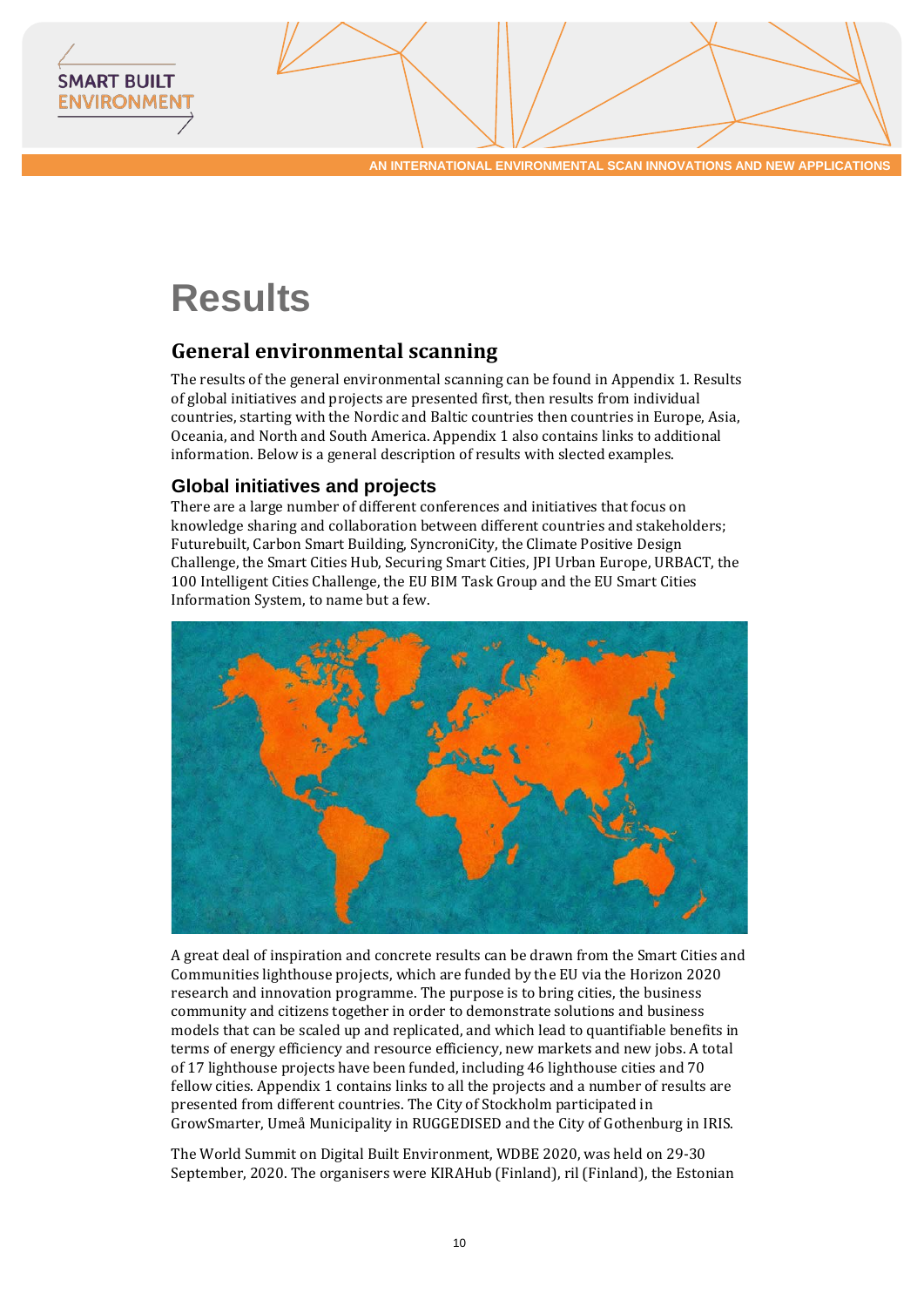

Ministry of Economic Affairs and Communications and the Estonian Digital Construction Cluster.

The summit was planned to take place as a physical summit, in Helsinki one day and Tallinn the next, with a boat trip between the cities and social activities. However, due to the pandemic, the organisers opted for an online format and a new approach, and it was held in collaboration with game developers and experts in virtual events, with Tallinn and Helsinki as virtual host cities.

#### **The Nordic countries**

**SMART BUILT ENVIRONMEN** 

> There are numerous initiatives and concrete results from our Nordic neighbours that we can draw inspiration from.



In **Norway**, municipal, regional and national organisations are collaborating to manage a national, geographical infrastructure that ensures that the whole of society has easy access to geodata via the Norway Digital initiative. All municipalities and regions as well as many government agencies are currently involved. Geonorge is the national website for cartographic data and other location information in Norway.

KIRA-digi is a **Finnish** project that was implemented to create a good seedbed for a digital ecosystem for business operations in the Finnish property and construction industries. The project involves harmonising information management, drafting legislation and reforming public administration, as well as trials and pilot projects. Appendix 1 briefly describes 98 of these projects with links to further information.

In **Denmark**, a strategy for digital construction was launched in January 2019. For example, digital best practice will be mediated and better guidance will be given to construction stakeholders concerning the use of digital tools. The strategy will also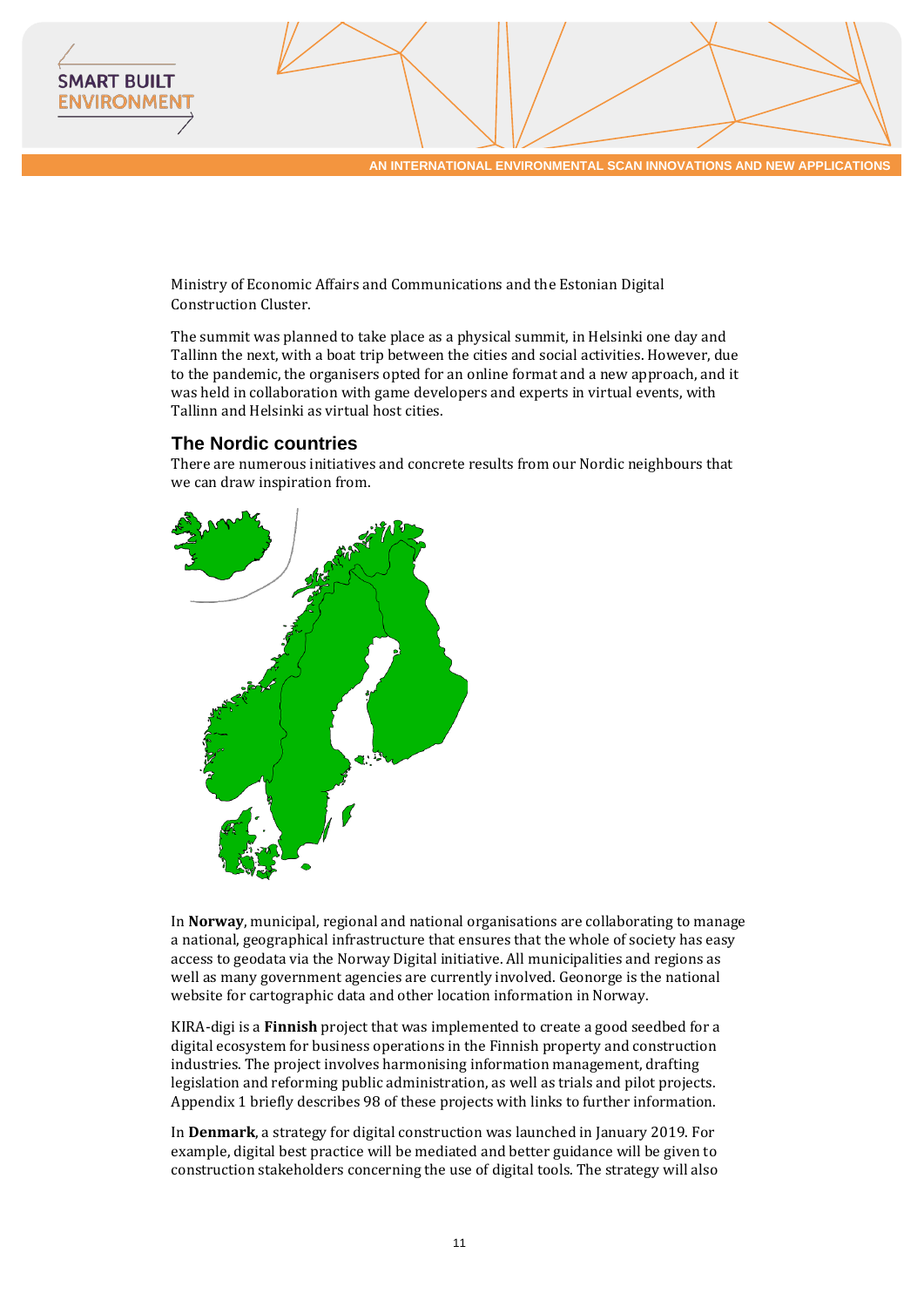

clarify the legal framework for digital construction, develop and test new collaboration models, and clarify challenges when using quantity-based tenders. ConTech is another Danish initiative, whose aim is to increase the construction industry's productivity and sustainability through the use of technology in all areas of construction.

BLOXHUB is a **Nordic** hub for sustainable urban development that helps its members find partners, share knowledge and create business opportunities. BLOXHUB is headquartered in Copenhagen and collaborates both nationally and internationally. See the interview with Torben Klitgard, the CEO of BLOXHUB, in Appendix 2.

#### **The Baltic nations**

**SMART BUILT ENVIRONMEN** 

> **Estonia** lies at the leading edge of digitalisation due to its unique public-private partnerships. The Ministry of Economic Affairs and Communications maintains a close dialogue and close collaboration with private stakeholders via the Estonian Digital Construction Cluster (EDCC). The cluster was established to enable the joint development of future digital solutions that make the construction process more efficient, more transparent, faster, more manageable and ultimately cheaper.



The Estonian e-construction platform will be launched this year. The platform will bring public services together, but it is also an open platform that enables private services and databases to connect. Estonia is also building a digital twin of all domestic built environment in the system. In Appendix 2, you can read more about the initiatives in Estonia in the interview with Jaan Saar, Head of Digital Construction at the Estonian Ministry of Economic Affairs and Communications, and Indrek Vimberg, Cluster Manager at EDCC.

The Association for Construction Industry Digitalisation in **Latvia** is an organisation that introduces new digital processes and technologies to the construction sector and trains it to use them, thereby streamlining the work. It also develops and implements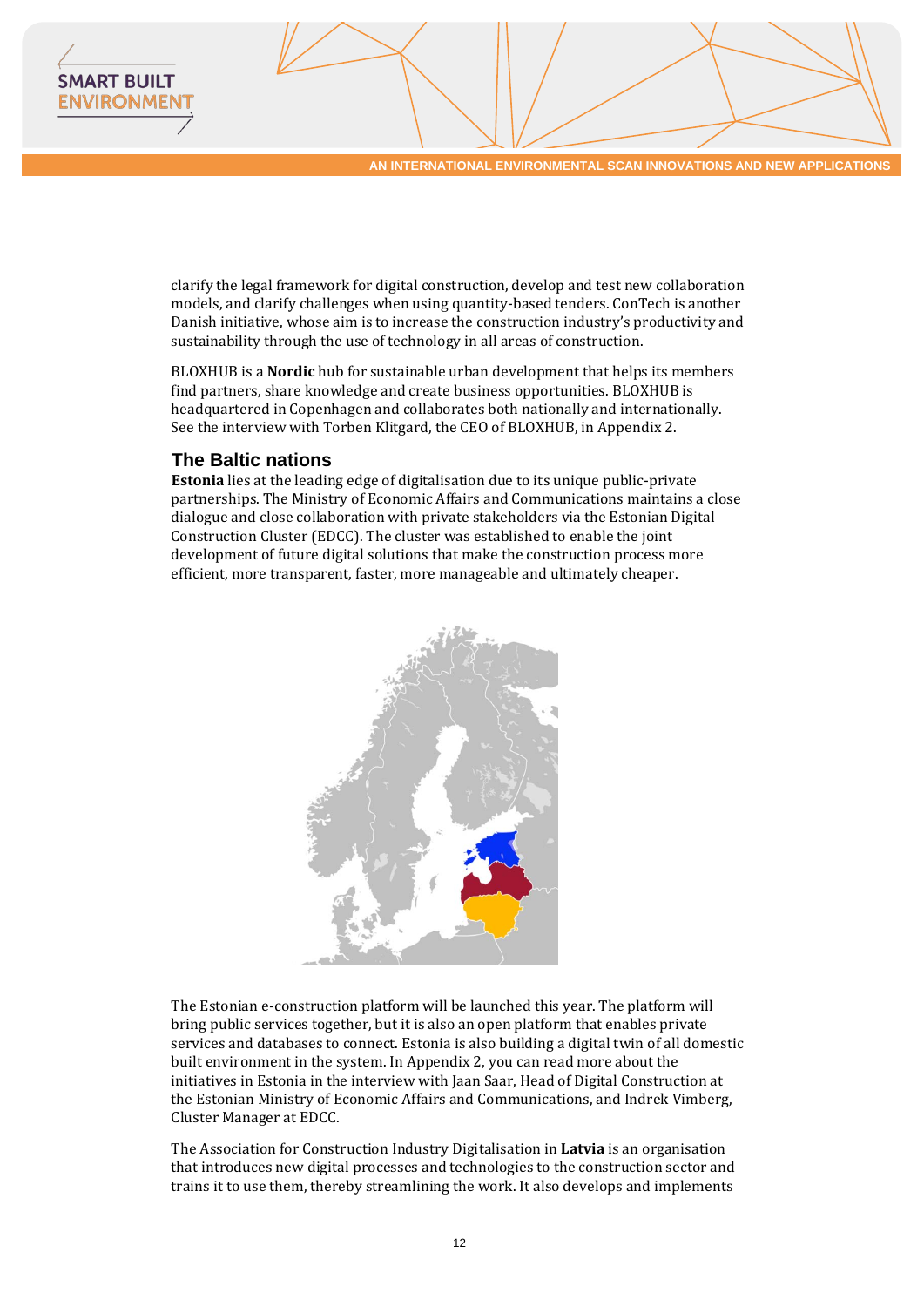tools such as BIM, improves KPIs, influences legislation, and promotes sustainability, etc.

In **Lithuania**, The Ministry of Environment and partners are conducting the "Creation of measures to increase the efficiency of the life cycle processes of public sector construction works using Building Information Modeling (BIM)" project. The Ministry is also developing a strategy for implementing BIM at state level and has launched a website for all the initiatives related to construction sector digitalisation in Lithuania. This year, the government passed a law that requires applications to design and construct public buildings with special requirements to include BIM methods from 1 January 2021. Addenda to laws have been approved that enable customers to set requirements or criteria when procuring.

#### **Other European countries**

**SMART BUILT ENVIRONMEN** 

> There are numerous interesting ventures in **the UK** such as the Construction Innovation Hub, the Industrial Strategy Challenge Fund, the UK BIM Framework and the UK BIM Alliance. The British government has also developed Digital Built Britain, which is a programme for creating a digital, integrated approach to built environment. The programme has been designed to transform how professionals in the British construction and facility management industries view social and economic infrastructure through digital technology. It includes how they plan, build, maintain and use infrastructure as well as the reconstruction, restoration and new build of built assets.



The Centre for Digital Built Britain (CDBB) is the home of the UK BIM and Digital Built Britain Programmes. The CDBB organises working groups and arranges the National Digital Twin programme (NDTp), whose goal is to enable a national digital twin and bring the business community, academia and government on board. DTHub has been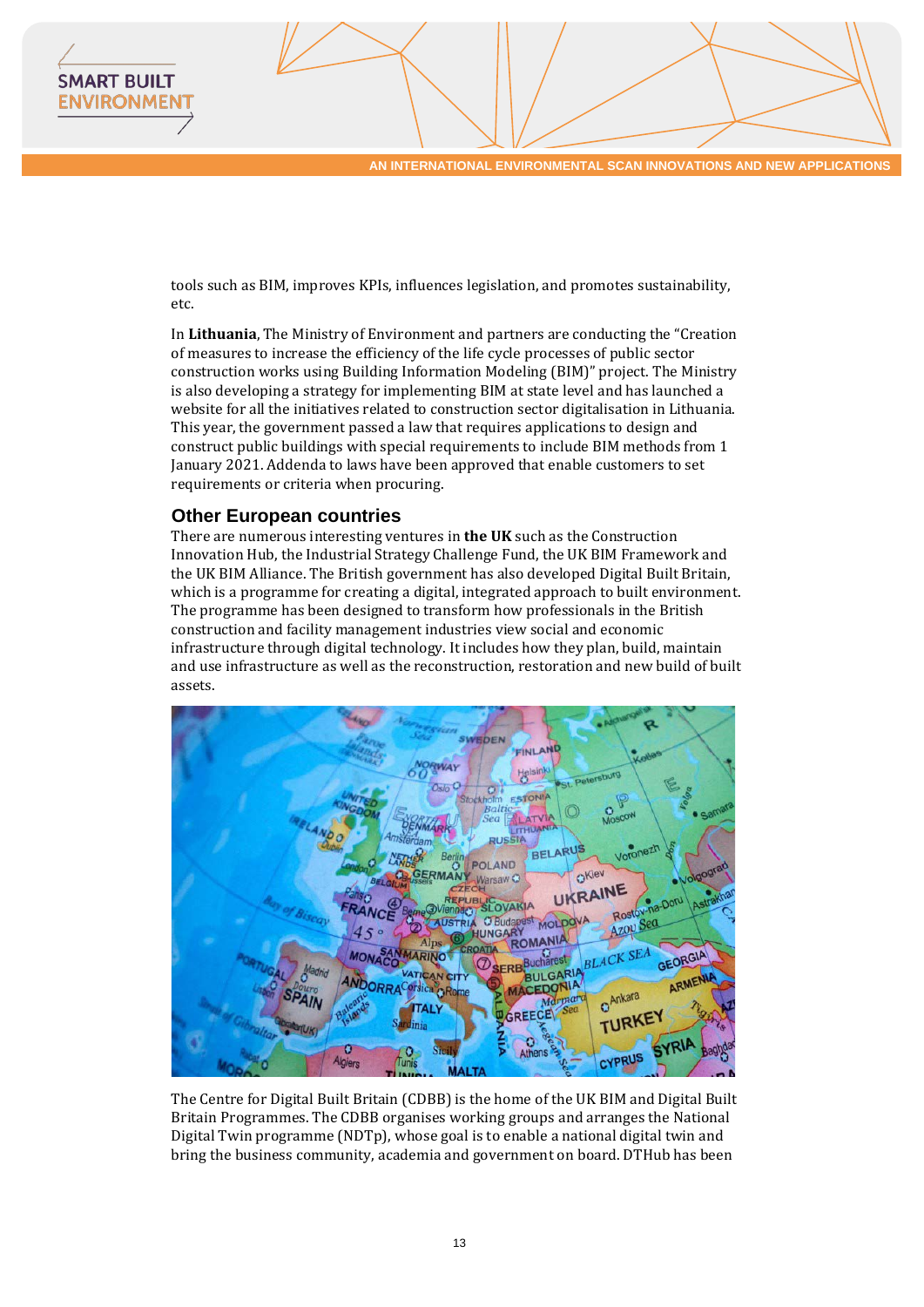created by CDBB, which is a forum for owners and suppliers of digital twins as well as for experts in information management.

Bristol, which operates a team dedicated to developing its "smart city strategy", is frequently cited as one of the UK's smartest cities. They also believe that smart city initiatives that include or are led by the citizens themselves attract more support, and are more successful and sustainable as a result. The team, known as the City Innovation Team, is part of the City Council and consists of internal innovation advisors with expertise in, for example, smart technologies, data, social factors and user-friendly design, design thinking, future thinking, social innovation and civic engagement. The team collaborates within the City Council as well as externally across the city to support innovation, meet challenges and implement smart city solutions.

Smart Dublin, founded by the City of Dublin in **Ireland**, brings technology providers, academia and citizens together to transform public services and enhance the quality of life.

The Morgenstadt: City Insights innovation network in **Germany** comprises 13 cities, 20 companies, 11 Fraunhofer institutes and 6 strategic partners. The aim of the network is to integrate cities of different sizes. Appendix 1 describes a few digitalisation projects implemented by Cologne in Germany as part the GrowSmarter project.

Amsterdam in the **Netherlands** aims to become circular by 2050, i.e. a city in which valuable materials are recycled and no waste is produced. The city engaged Kate Raworth to produce the Amsterdam City Doughnut, a model that describes how society and companies can contribute to economic development while respecting the boundaries of our planet and our society. The Amsterdam Circular 2020-2025 strategy is based on a circular processing ladder and includes the food and organic waste, consumer goods and built environment value chains. Amsterdam has also developed an implementation programme to achieve the strategy's goals. The city is also home to Smart City, an innovation platform that brings proactive citizens, innovative companies, knowledge institutes and public authorities together to design the Amsterdam of the future.

Barcelona in **Spain** is involved in over 100 smart city projects, which, inter alia, concern smart lighting, recharging infrastructure for electric vehicles, as well as Wi-Fi provision in transport systems and public environments.

**Switzerland** operates a national competence centre, the National Centre of Competence in Research (NCCR) Digital Fabrication. The aim of the NCCR is to revolutionise architecture by means of a seamless combination of digital technologies and physical construction processes. More than 60 researchers from six different academic disciplines are collaborating to develop cutting-edge technologies for the construction of tomorrow.

NEST in Switzerland is a building for research and innovation. It is a physical platform where companies can test-build and try out ideas for several years.

#### **Asia**

**SMART BUILT ENVIRONMEN** 

> NEOM is a 25,000 km2 site in Saudi Arabia that has been planned for development as a smart city. The project will reduce Saudi Arabia's dependence on oil and will be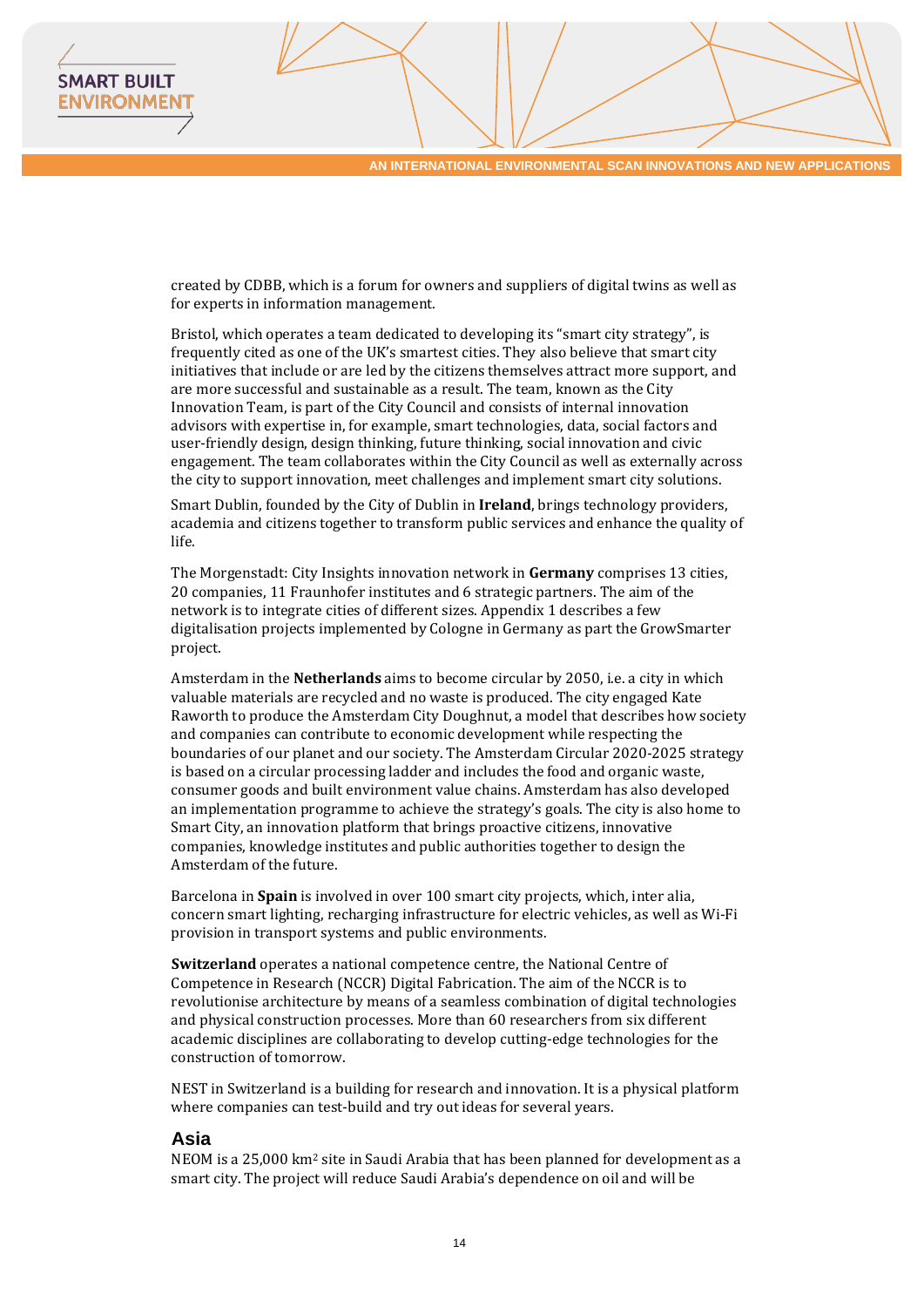equipped with advanced renewable energy technologies. Core industries in the city will include biotechnology, food technology, advanced manufacturing, etc. Universities will focus on AI as well as VR and AR technologies. The city will be required to be carbon neutral, and passenger transportation will consist of autonomous vehicles.

Smart Cities Mission in **India** includes the development of 100 new smart cities.

**SMART BUILT ENVIRONMEN** 

> A new smart city called Xiongan has been planned for contruction outside Beijing in **China**. All businesses not linked to Beijing's role as a capital city will be relocated to Xiongan, which will ease Beijing's population, air pollution and congestion issues.

**Hong Kong** has conducted a strategic planning and technical study in regard to the use of underground spaces (similar studies have also been conducted in Singapore and Helsinki).

**Singapore**, where nearly all public services are available online, has ambitions of becoming the world's first "smart nation". The city-state's "Smart Nation Platform" is currently ramping up testing in a range of sectors such as health, housing and transportation. Smart Nation collects data from sensors across Singapore and a 3-D model of the city enables city planners to analyse traffic flows and test concepts, etc. Singapore lies at the forefront of autonomous vehicle testing. The town of Punggol in Singapore has been designated as a sustainable city with technology as an enabler, which is evidence of the republic's ambitions of becoming a smart nation. Singapore employs a national strategy for AI and conducts many different initiatives related to AI. In Appendix 2, you can read more about the strategy and how it is applied in interviews with Sim Kai and Lim Bryan from the National AI Office.

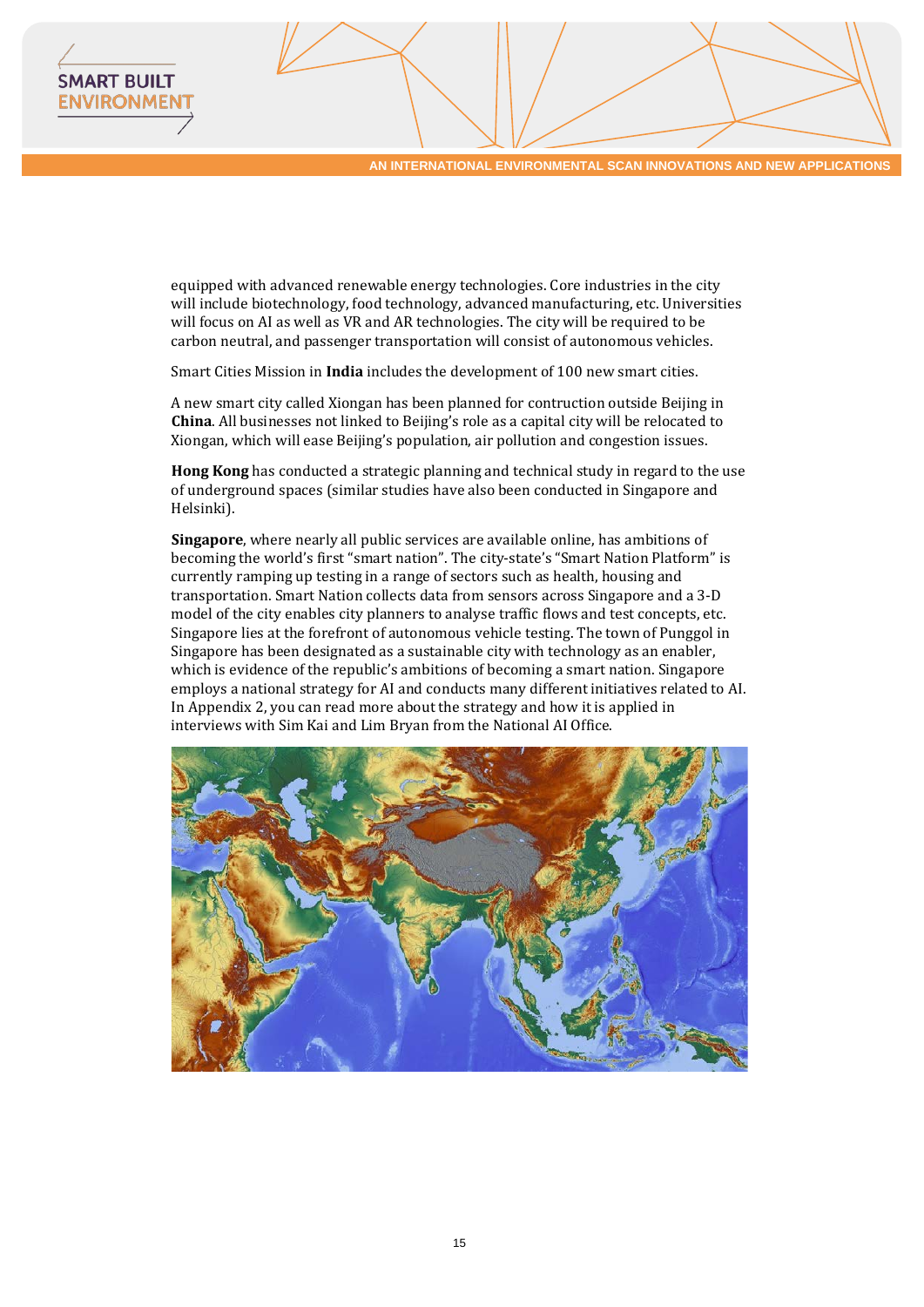

Woven City, situated at the base of Mount Fuji in **Japan**, is a "living laboratory" that houses residents and researchers who will test and develop technologies such as autonomy, robotics, mobility, smart homes and AI in a real-world environment. Woven City is powered with solar energy and hydrogen fuel cells.

Kashiwa-no-ha Smart City outside Tokyo in Japan has a strong focus on sustainable development and digitalisation.

Songdo in Seoul, **South Korea**, was developed as a showcase for South Korea's commitment to sustainable growth and technological innovation.

#### **Oceania**

**SMART BUILT ENVIRONMEN** 

> Smart Cities Council Australia New Zealand provides support to suppliers, cities, researchers, research institutes and start-ups. The organisation holds the secretariat of the Local Government Smart Cities Network, which is aimed at local councils in **Australia** and **New Zealand**. They also organise a think tank known as Bounce Lab that focuses on the recovery of cities from COVID-19 using digitalisation. In addition, Smart Cities Council facilitates the Digital Twin Hub, the Centre for Data Leadership and various task forces.



Building 4.0 CRC was established in 2020 as part of the Australian Government's Cooperative Research Centre (CRC) Programme. It is intended as a catapult for the business community that will enable an efficient, connected and customer-oriented future. CRC aims to take up new opportunities across the value chain in collaboration with government, research and business organisations.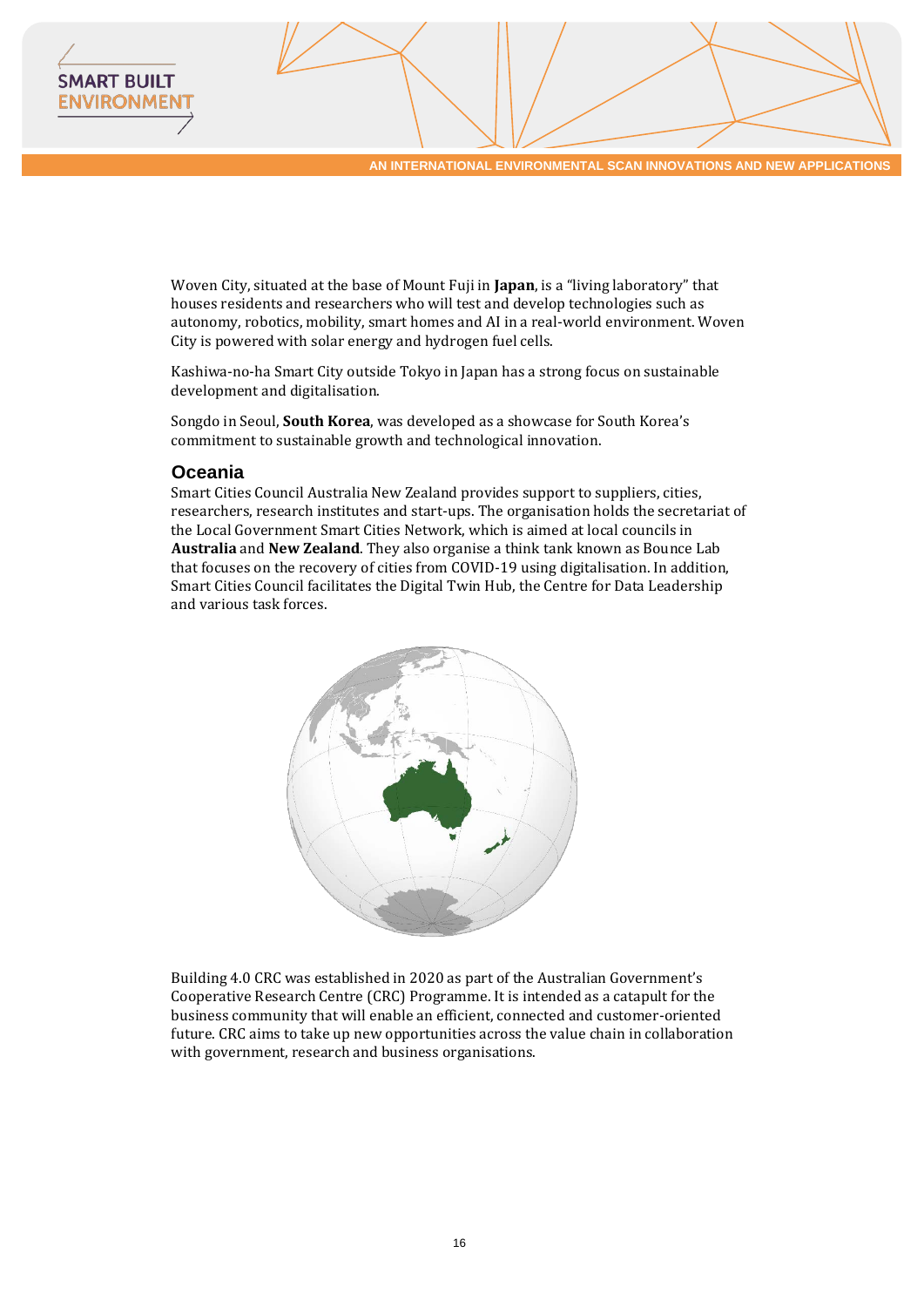#### **North and South America**

**SMART BUILT ENVIRONMEN** 

Montreal in **Canada** was named "Intelligent Community of the Year" in 2016.

Lakeview Village in Mississauga, Canada, is a planned mixed-used development, with housing, services and an Innovation District, which will include a "Learning Centre" (a sustainability centre). One of the desired results of the project is digital innovation, for example the aim is to develop a digital twin. In Appendix 2, you can read more about this in the interview with Chungha Cha from the Re-imagining Cities Foundation in South Korea.

Quayside is an urban development project on the waterfront in Toronto, Canada, that was planned by Sidewalk Labs, a Google subsidiary. There were numerous plans to develop the area as a "smart city development" but also harsh criticism about how data would be used. The project will not be implemented due to the pandemic.

In the city of Peachtree Corners, a suburb of Atlanta, **USA**, an environment has been built for real-world testing of smart cities known as Curiosity Lab. It consists of a 25,000 m2 innovation centre and a test track for autonomous vehicles in a 500-hectare technology park, where 7,500 people work and 1,000 people live.



INDUS.AI in the USA has developed construction site services that use camera surveillance and AI to reduce risk, optimise processes and improve safety. Appendix 2 includes an interview with Walter Terry at Skanska USA Building, who has used INDUS.AI services.

Mighty Buildings is a construction and technology company in Oakland, California, that builds affordable, sustainable homes using 3D printing, robotics and automation.

Terridata is a statistical database in **Colombia** which presents indicators that provide knowledge about different parts of the country. SKL International participated in the development of Terridata, using the Swedish tool Kolada for inspiration. The knowledge is used as a basis for goals and actions at local and regional level, in research and in communications with citizens.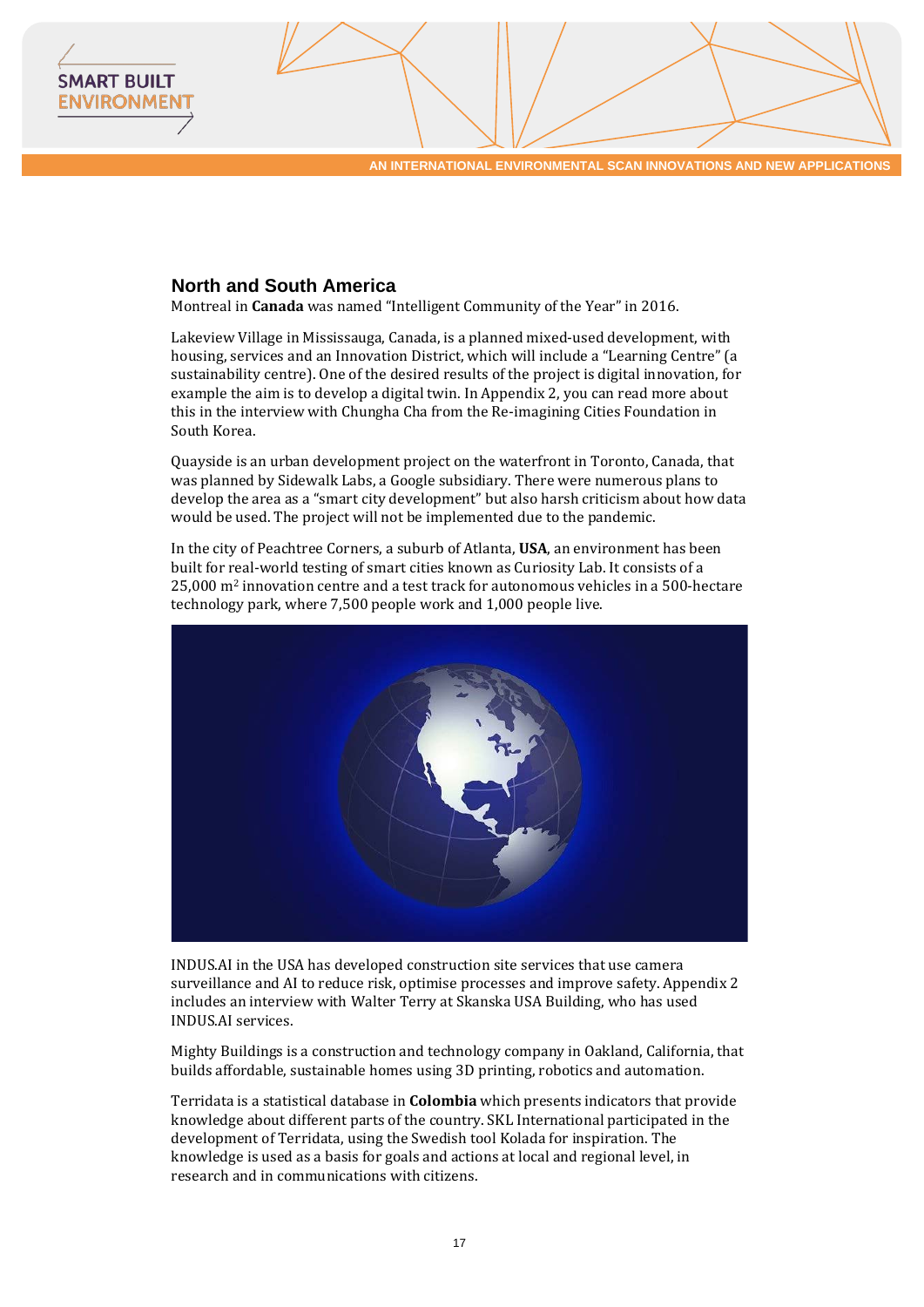# <span id="page-17-0"></span>**Further analysis and description**

**SMART BUILT ENVIRONMENT** 

> Appendix 2 (only available in Swedish) presents documentation from five interviews that were conducted in order to provide further analysis and a description of a selection of the initiatives. Results from the interviews are described in brief below.

The following individuals were interviewed:

- Torben Klitgard, CEO, BLOXHUB, Denmark.
- Jaan Saar, Head of Digital Construction, Estonian Ministry of Economic Affairs and Communications, Estonia
- Indrek Vimberg, Cluster Manager, Estonian Digital Construction Cluster, Estonia
- Sim Kai och Lim Bryan, National AI Office, Singapore
- Walter Terry, Vice President, Project Planning, Skanska USA Building, San Francisco, USA
- Chungha Cha, Co-Founder & Chair, Re-imagining Cities Foundation, South Korea

Selection took place in consultation with the programme management group for Smart Built Environment and the process manager for the Innovations and New Applications thematic area. The five interviews were selected with the aim of:

- Addressing a wide range of issues from the entire built environment process
- Interviewing stakeholders involved in initiatives with a connection to Smart Built Environment's goals
- Ensuring a mixture of private and public initiatives
- Creating a geographical spread of examples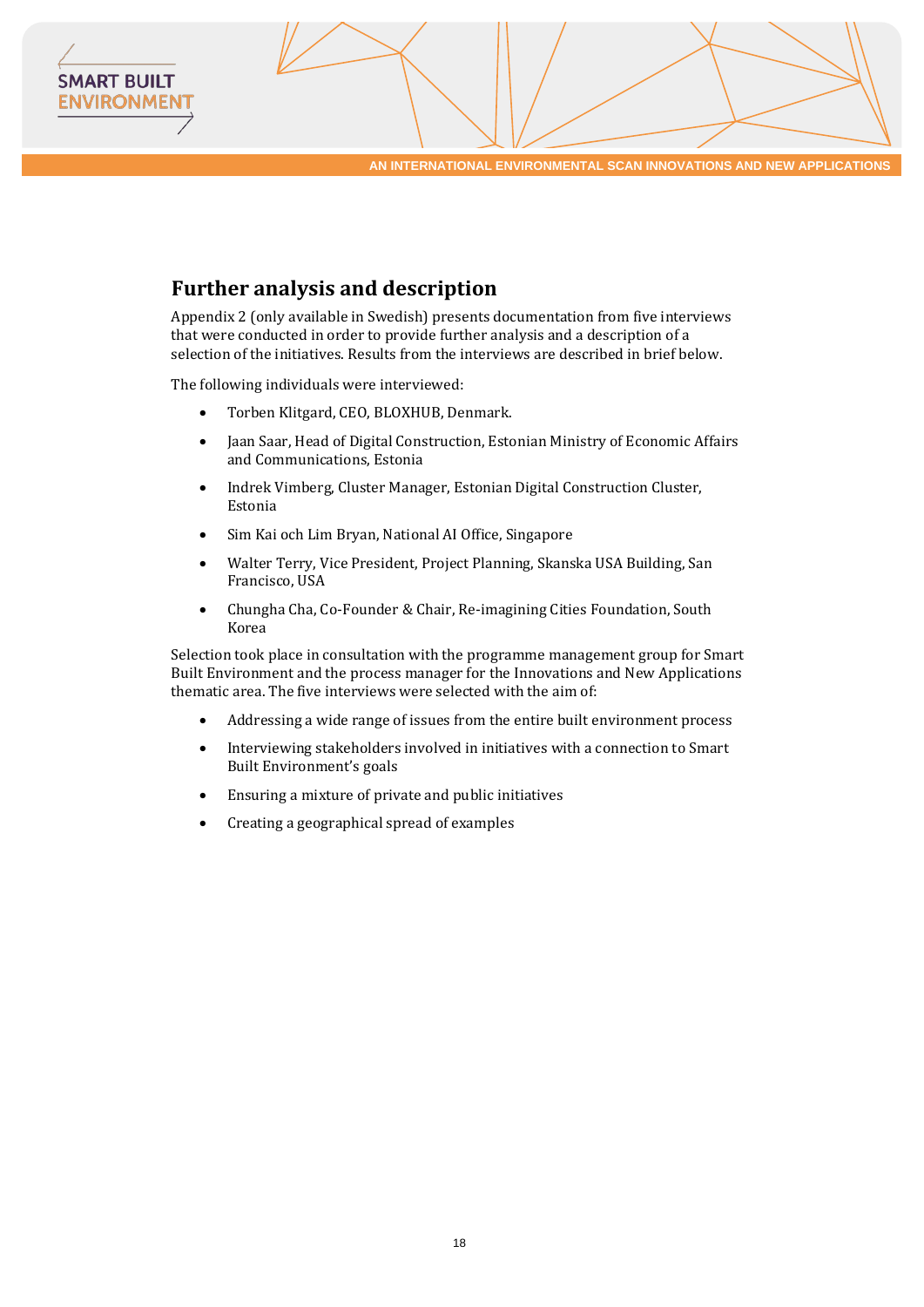#### **Torben Klitgard**

**SMART BUILT ENVIRONMEN** 

> The interview with Torben Klitgard provided more insight into how BLOXHUB was founded and funded, how the hub operates and what impacts it has.

BLOXHUB is a non-profit organisation founded in 2016 by:

- The philanthropic organisation Realdania
- The Danish Ministry of Industry, Business and Financial Affairs
- Copenhagen Municipality

The purpose of the organisation is to contribute to creating new solutions that will ensure sustainable urban development. The founders were looking to create a physical place – a building – in the centre of Copenhagen that could function as a meeting place for private and public stakeholders, large and small enterprises, research, etc., preferably in transversal combinations. BLOXHUB is founded on the belief that success in solving large, complex problems requires the support of a large group of people from different professions. BLOXHUB is committed to enabling sustainable urban development. Its focus is on urban development, construction, design and architecture – the entire field related to urban built environment.

BLOXHUB is housed in a building called [BLOX,](https://www.blox.dk/) which also houses the Danish Design Center and the Danish Architecture Center. This creates a concentration of enterprises engaged in architecture, design and urban development that can grown stronger together, for example activities can be matched, similar products exhibited, etc.

BLOXHUB has three pillars:

- **SPACE**: A co-working office environment, which currently comprises 9,000 m2, housing 120 enterprises and about 700 employees.
- **COMMUNITY**: A community of enterprises (currently about 350). What unites these enterprises is their interest in sustainable urban development.
- **PARTNERSHIP**: Matchmaking at different levels from short collaborations to more far-reaching innovation programmes in which different enterprises are connected together.

Realdania pays BLOXHUB an annual operating grant that corresponds to about 50 percent of BLOXHUB's turnover, which also has both a project funding and a commercial revenue source. It employs 25 employees, 15 of whom work with matchmaking. Letting out work spaces in the co-working part of BLOXHUB is the commercial element.

The community is essentially an ecosystem with a large number of stakeholders that possess different areas of expertise and that operate in the field of urbanisation; technology, human science, analysis, construction, architecture, engineering, etc. Urban development is an interdisciplinary field, which BLOXHUB needs to reflect.

Torben usually describes BLOXHUB as an airport where businesses looking to fly out into the world or land in Denmark and the Nordics can receive help. The impacts of BLOXHUB's programmes include increased business potential, a better capacity for innovation, and a network effect for the members. Likewise, collaboration between researchers is enabled, and research results are disseminated to the members.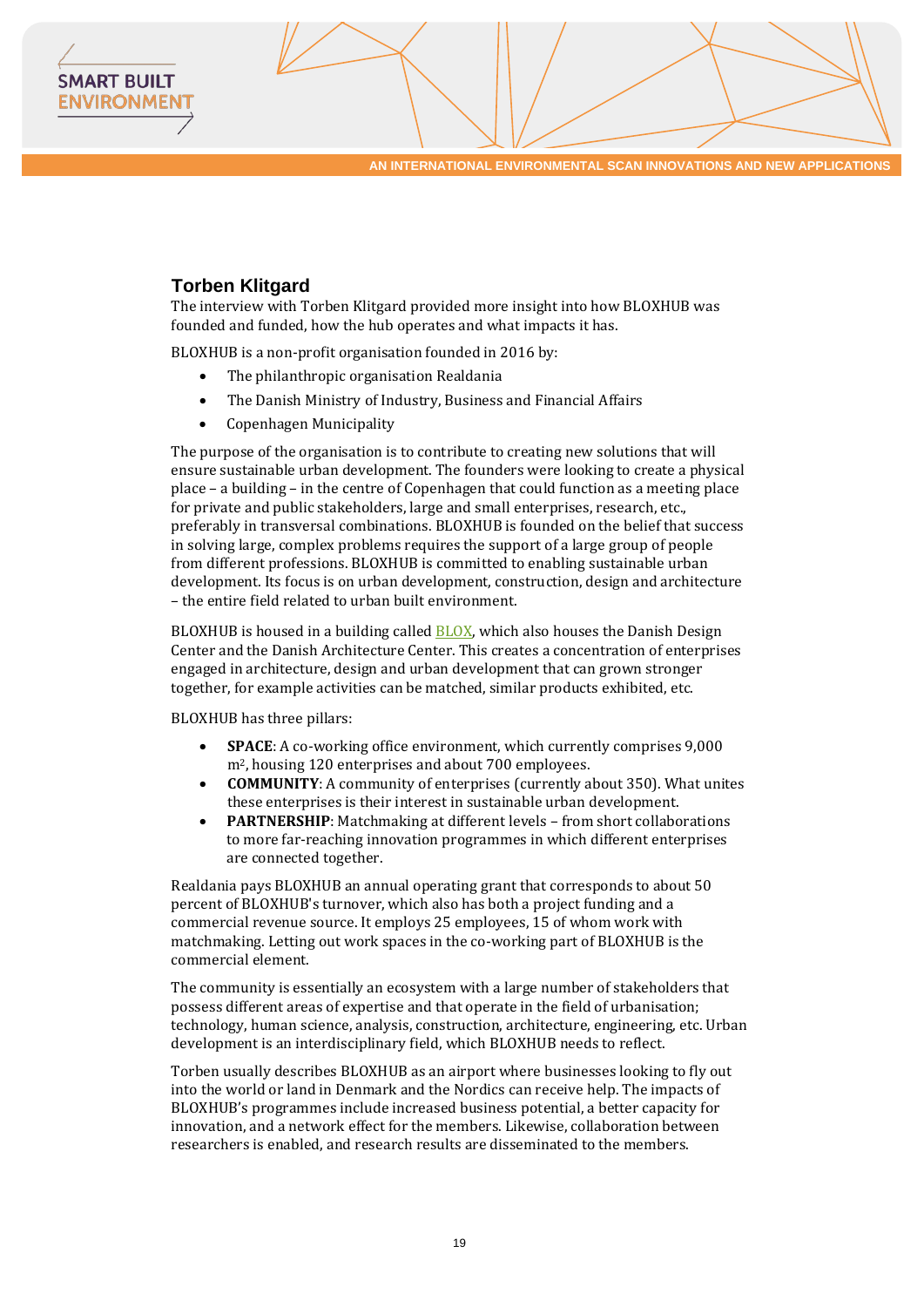#### **Jaan Saar and Indrek Vimberg**

**SMART BUILT ENVIRONMEN** 

> The interview with Jaan Saar and Indrek Vimberg provided an understanding of how public-private partnerships take place, how progressive, agile and innovative government organisations in Estonia are, and what an important role the EDCC cluster has played in encouraging involvement and developing expertise in the private sector.

> The Estonian Ministry of Economic Affairs and Communications is responsible for building regulations and laws related to built environment. It also manages a centralised information system known as the Building Registry, where all planning permits are managed and which provides a unique opportunity. The system is currently being redesigned to improve user-friendliness and several new services will be added (including a digital planning process). The system, which will be known as the E-construction Platform, will be an open platform that allows users to connect to private services. The Ministry is also constructing a dynamic digital twin of all built environment in Estonia in the system.

E-residency enables users to manage their companies or property remotely with identification (including people from other countries), which is legally binding.

Every year, a hackathon is held that acts as a seedbed for start-ups and enables them to grow. The EDCC has seen an increasing number of startups joining its clusters, where Jaan and Indrek have experienced a start-up boom in the past 2-3 years. Due to Estonia's size, many start-ups already have the global market in mind from conception, and Estonia is developing into a test bed and a springboard for testing ideas and concepts. The start-ups are bringing about a positive cultural change, and the government is committed to encouraging and enabling them.

Public-private partnerships are certainly the key to the successful results. Jaan and several other civil servants at the Ministry have previously worked in the private sector. Indrek says that they are very enthusiastic and pragmatic, and that they have brought that approach with them to the Ministry. At the same time, they still have an extensive network in the private sector, which makes it easier to communicate and collaborate on the same wavelength. Members of the EDCC and the Ministry meet every month.

The Estonian Digital Construction Cluster ( $EDCC$ ), which was formed four years ago, is a non-profit with a membership grounded in the triple helix of private, public and academia. An increasing number of start-ups are joining. The cluster has a number of working groups that hold approximately 15-20 meetings every month. The EDCC is a platform for sharing knowledge, ideas and solutions that enable members co-create innovation. It also acts as a channel to the government. In addition, the cluster creates partnership opportunities for internationalisation and exports. One goal of the EDCC is to contribute to the flow of information between different stakeholders (architects, urban planners, construction stakeholders, property owners, etc.) across the life cycle. Indrek believes that the greatest value that the cluster offers is in potential to streamline the construction sector, reduce the effect on the climate, and transform the culture of the industry.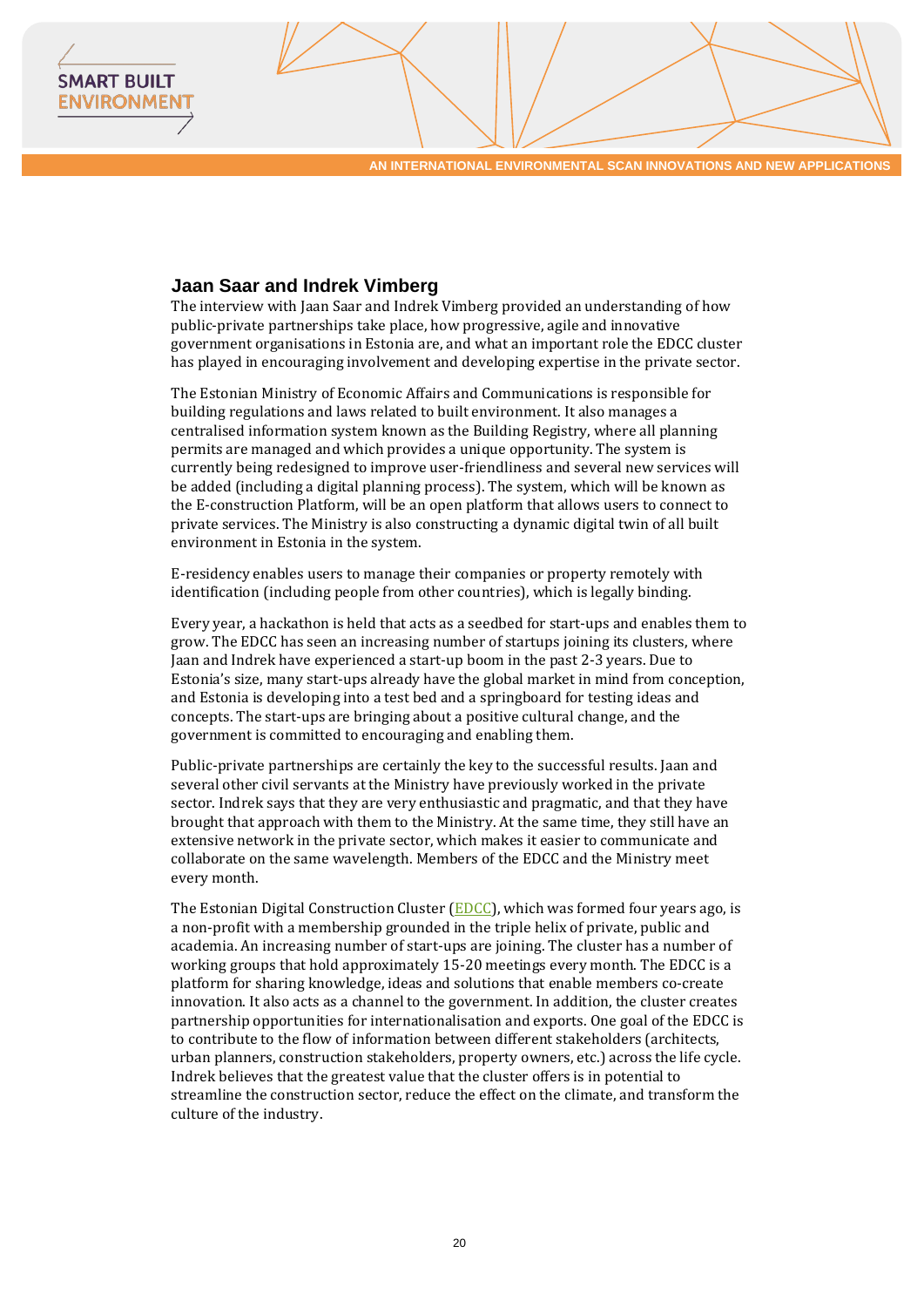#### **Sim Kai och Lim Bryan**

**SMART BUILT ENVIRONMEN** 

> The interview with Sim Kai and Lim Bryan at the National AI Office provided insight into how important it is to design a concrete strategy. Singapore is at the forefront of built environment digitalisation, which is an inspiration.

Smart Nation is Singapore's "next-gen nation-building effort". The aim is to transform Singapore into a unique city-state that exploits all the benefits of technology to solve problems. AI is the next step in adopting intelligence in systems. The National Artificial Intelligence Strategy was developed and launched in 2019. The Singapore vision is: "By 2030, Singapore will be a leader in developing and deploying scalable impactful AI solutions in key sectors of high value and relevance to our citizens and businesses". The National AI Office is responsible for implementing the strategy.

The purpose of the National AI Strategy is to:

- 1. Focus attention and resources at national level on key areas
- 2. Describe how the government, companies and researchers can collaborate to develop the ecosystem that enables the strategy (the enabling ecosystem)
- 3. Address issues and risks proactively as AI implementation is ramped up

Singapore is not advancing technology for technology's sake. The strategic emphais is on deployment and development, and research must be related to deployment. Singapore is targeting efforts at key sectors where AI can generate benefits and major impacts in order to improve people's lives or create economic value.

Singapore examined strategies from other countries and discovered that the focus was very much on ecosystem enablers, as was Singapore's strategy initially. However, the realisation came relatively quickly that it is not easy to create enablers in a vacuum. A strategy needs to be established and grounded in specific projects. Learning while doing is essential, and consequently projects were necessary to test the enablers.

The strategy is divided into two parts: National AI Projects and Ecosystem Enablers.

The five national projects are:

- Intelligent Freight Planning
- Seamless and Efficient Municipal Services
- Chronic Disease Prediction & Management
- Personalised Education through Adaptive Learning & Assessment
- Border Clearance Operation

Singapore employs five ecosystem enablers:

- 1. Triple helix partnership
- 2. AI talent and education
- 3. Data architecture
- 4. Progressive and trusted environments
- 5. International collaboration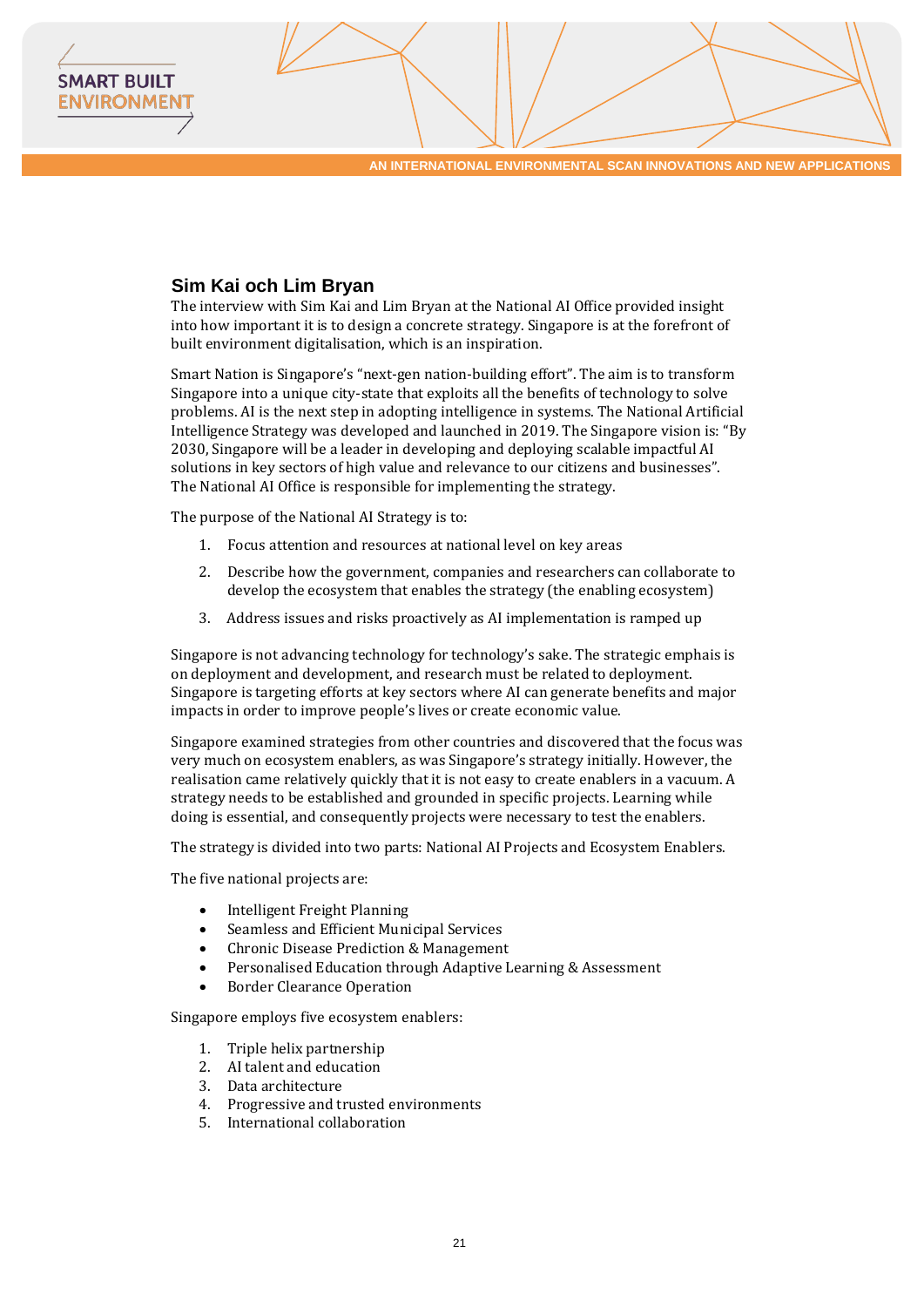#### **Walter Terry**

**SMART BUILT ENVIRONMEN** 

> The interview with Walter Terry at Skanska USA Building in San Francisco provided an understanding of how digitalisation services can contribute to better safety, reduced risk, more efficient work methods, reduced costs, better resource efficiency and a smaller carbon footprint.

> Walter described various services that INDUS.AI provides, many of which focus on health and safety. One service concerns ensuring compliance with social distancing rules on construction sites. There are also modules that focus on ensuring that personal protective equipment is used correctly and that alert anyone entering an unsafe "exclusion zone" on the site. Other modules concern monitoring production and operations, and predicting how long various steps will take. There is also a module that captures, records and classifies trucks entering and exiting the site and that provides a basis for optimising delivery scheduling, which can impact emissions, time and costs.

> It was a challenge for the staff to understand how to use the information they received. Processes to manage this issue will be developed in future projects.

> One question that was raised was about how common it is to use cameras on construction sites, regardless of whether Indus services are employed or not. In Sweden, camera surveillance is uncommon due to privacy concerns. Walter said that it was important to ensure anonymity. He was not interested in facial recognition or in knowing who the individuals are. On the other hand, he needs the information that the cameras provide. When used correctly, camera technology is essential in order to resolve aspects of productivity, scheduling, workplace procedure, and safety. In addiction, using cameras enables the construction process itself to be documented.

> Walter described his views on workflow optimisation. There is frequently a great deal of information in different "downpipes". How can a continuous flow of information be achieved in work processes? How can a digital workflow be automated? Where are the bottlenecks? How can work processes be improved? How can algorithms and machine learning help?

Walter's description of a digital workflow:

- A sequential, predictable combination of data, guidelines and tasks that make up the everyday processes of an operation
- Defining workflows digitally enables users to:
	- o Look up crucial data immediately
	- o Keep track of processes and tasks
	- o Streamline productivity
	- o Automate tasks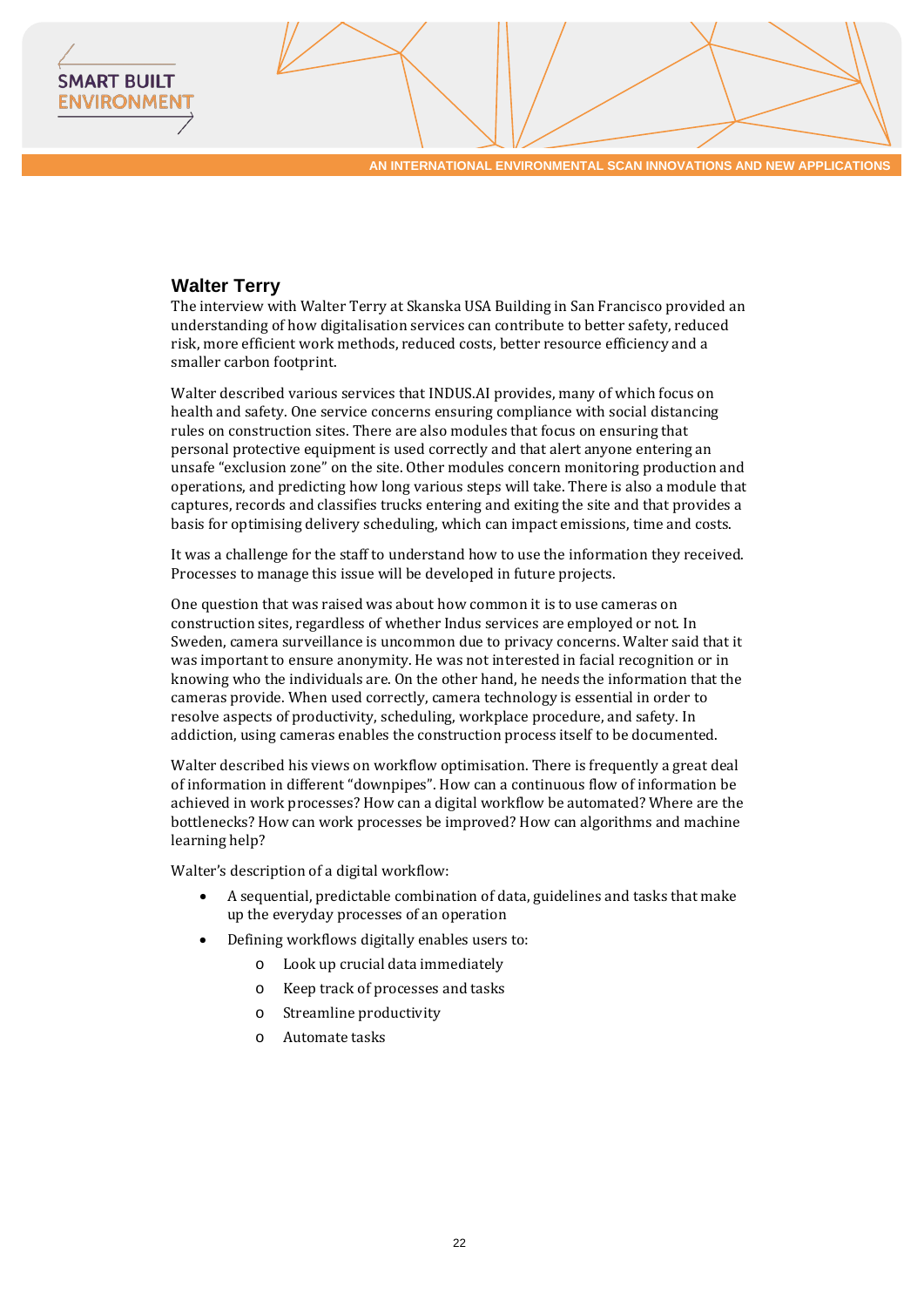#### **Chungha Cha**

**SMART BUILT ENVIRONMEN** 

> The interview with Chungha Cha at the Re-imagining Cities Foundation in South Korea provided inspiration about the importance of linking sustainable urban and property development with business development and the financial sector – even in concrete urban development projects.

> Chungha Cha has extensive experience of working in the financial and property sectors, smart buildings and cities. He believes that public stakeholders do not have enough money to address the challenges; hence private capital is also needed. Without private funds, changes will not take place quickly enough.

Chungha Cha is the Smart City Advisor to the Lakeview Village urban development project in Mississauga, Canada, which is a planned mixed-used development, with 8,000 apartments, services and an Innovation District. The Innovation District will include a "Learning Centre" (a sustainability centre). Most of the land has been purchased by private developers.

The Re-imagining Cities Foundation has reviewed how goals for the town, residents and construction stakeholders can converge. Desired results have been established as regards employment, digital innovation, climate-positive zones and smart mobility, as well as health and well-being. A Japanese quadruple helix model will be applied for governance. When discussing smart cities, people frequently bring up technology, but Chungha Cha believes that it is important to focus on the desired results first. Only then should the structure and technology that will facilitate these desired results be discussed. After that, the exact approach to establishing the ecosystem of stakeholders in the quadruple helix model, which focus areas are necessary in specific sectors and possible partners can be determined.

The Innovation District will drive economic growth, but merely managing and maintaining an office district where anyone can establish is not part of the plan. The aim is to attract companies that are linked to the goals for the mixed-use development and that possess the technologies that will allow these goals to be achieved. In other words, they also want the companies to establish their operations locally.

One of the desired results is digital innovation, for example the development of a digital twin. Many of the potential partners with which the project has had discussions are interested in digital twinning. They are looking for offices in the area and can also participate in and finance the development of the digital twin. They hope to have a first trial version ready by early next year.

Chungha Cha says that everyone talks about open data, but the reality is that not everyone wants to share all their data. In a hybrid cloud, some public and private data can be shared openly.

There are over 100 buildings in the development. The Re-imagining Cities Foundation is developing a model with energy simulation at area level. They are also developing an area dashboard that will be used for measured results regarding energy consumption, energy supply, and health and well-being (levels of air pollution, noise, etc.). The energy optimisation dashboard also includes calculations of savings in the form of money. Energy optimisation helps property owners increase their profits and it also reduces the effect on the climate.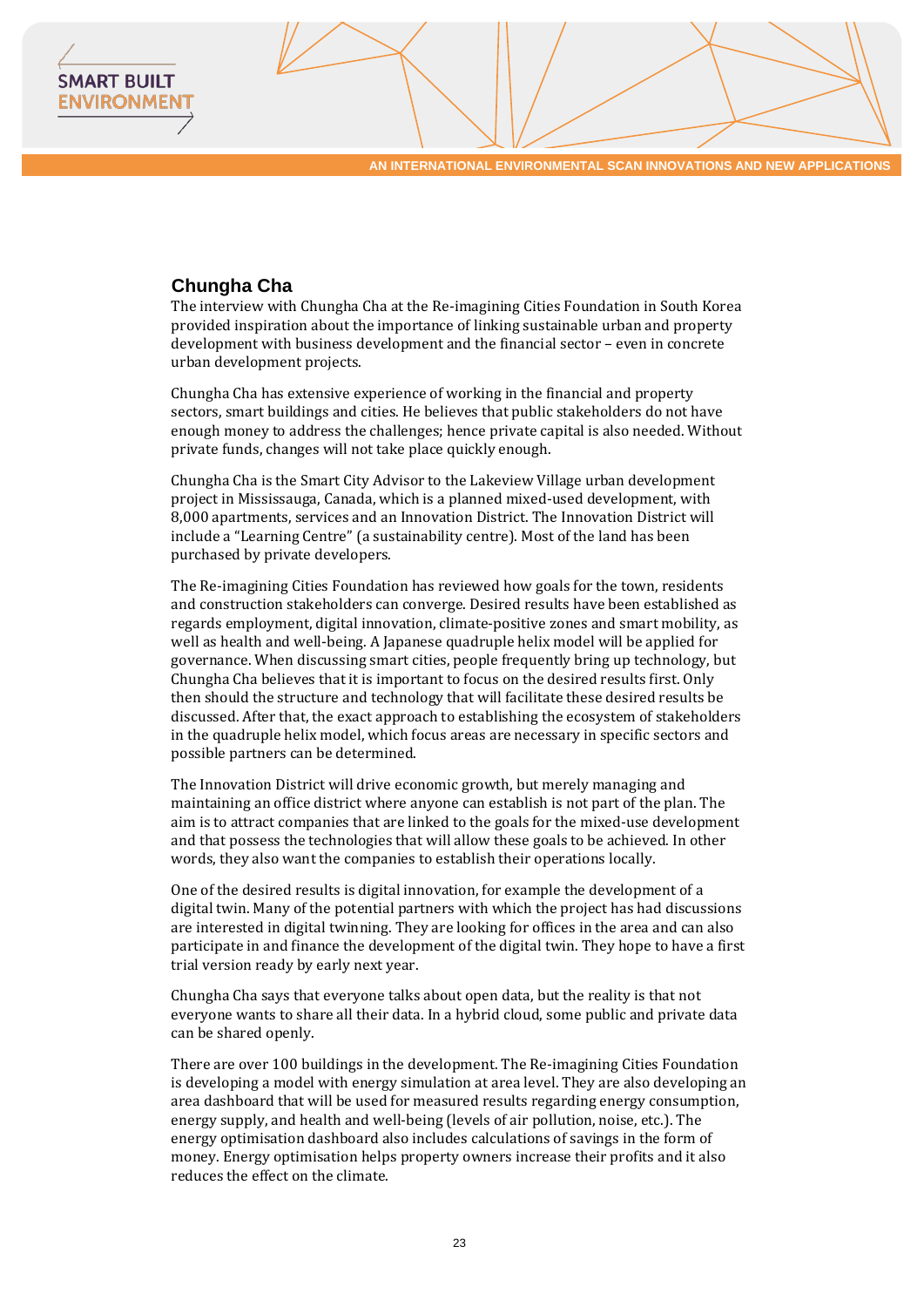# <span id="page-23-0"></span>**Discussion points and conclusions**

Below is a summary of conclusions based on the general environmental scan and the interviews. Discussion points and conclusions focus on the benefits that Smart Built Environment and participating stakeholders can derive from the completed environmental scan and a continued commitment.

### <span id="page-23-1"></span>**Sweden's position in comparison to other countries**

The discussion points and conclusions section primarily describes overall conclusions about insights, lessons learned and reflections about future needs. A direct comparison between Sweden and other countries was not included in the framework of this project.

Nevertheless, the following is evident:

**SMART BUILT ENVIRONMEN** 

- The world is buzzing with talk of building digital twins of buildings, city districts and cities, but there is considerable variation in exactly what this entails, how to update them, etc.
- AI is a buzzword that both private and public sector stakeholders claim they are working on, but the technology is still in its infancy. Singapore, which lies at the forefront of AI development, launched its strategy last year and has only recently begun implementation.
- The level of digital maturity in the built environment sector is not only low in Sweden but in other countries as well. However, a number of countries are far more advanced than Sweden, both in terms of work processes and technical solutions.

# <span id="page-23-2"></span>**Collaboration (multiple helix) between and within cities**

There are a large number of forums and projects in which cities with partners in the private sector and academia exchange knowledge. Some are at a general level while others are more concrete, using cities and buildings as test beds.

An abundance of results from these initiatives could be disseminated to other municipalities, private stakeholders and academia. For example, contact could be made with Horizon 2020 initiatives to enquire whether analysis and synthesis is planned and whether it can be disseminated from the Smart Cities and Communities lighthouse projects, where a total of 17 lighthouse projects have been funded, including 46 lighthouse cities and 70 fellow cities. An early step could be to invite the City of Stockholm, Umeå Municipality and the City of Gothenburg to seminars to share knowledge from the projects in which they participated.

Many clusters, projects and initiatives are conducted using multiple helix models, i.e. in collaborations between the public and private sectors, academia, civil society and citizens.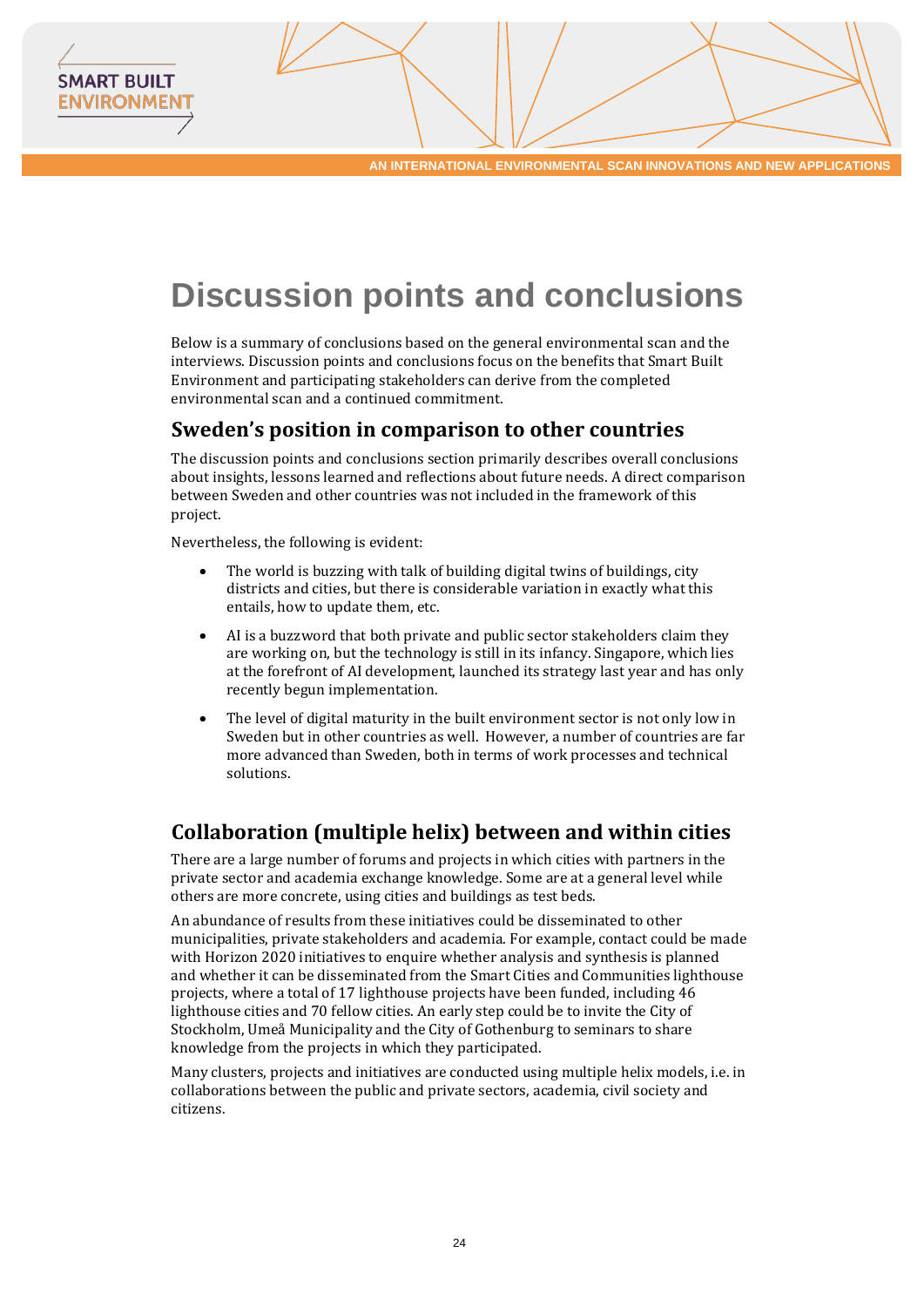# <span id="page-24-0"></span>**Platforms for public and private services**

**SMART BUILT ENVIRONMEN** 

> An increasing number of services are open source and free of charge. The general environmental scan revealed both private and public initiatives. There is also a trend of creating platforms that connect public and private clouds and services such as the ones in Estonia and Lakeview Village in Canada.

# <span id="page-24-1"></span>**The importance of linking to the financial aspect**

The interview with Chungha Cha provided insights into the importance of linking sustainable development goals with future operations when developing an area. This can also be a way of generating funds for initiatives in planning, implementation and deployment related to digitalisation and sustainability. Both public and private funds are needed in order to achieve sustainable built environment and for investments in digitalisation. Using concrete dashboards that show the potential in reducing energy consumption and the subsequent cost reductions provides private stakeholders with financial incentives that can drive sustainable development forward.

This is also a point that Jaan Saar at The Ministry of Economic Affairs and Communications in Estonia raised. The government invests in an open platform for services in built environment digitalisation, which private stakeholders can then develop further and which they can also charge for.

The interview with Walter Terry increased understanding of the potential that exists for streamlining resource usage, transport deliveries and work methods on construction sites as well as the role that digitalisation in general and AI in particular can play. It can provide major gains in terms of finance, resources and climate protection. It can also increase safety, improve health and well-being, minimise risks and improve insurance terms and conditions.

## <span id="page-24-2"></span>**Ambitious goals and actions needed from cities**

The City of Amsterdam is an inspiration in terms of the need for a high level of ambition regarding sustainable development, digitalisation, new approaches, and strategies and resources for goal implementation that maximise the chances of success. One of their three value chains is built environment, which might be worth monitoring closely going forward in addition to results from Amsterdam Smart City. Singapore, Bristol and Barcelona are other examples of leading-edge cities.

## <span id="page-24-3"></span>**Concretising strategies and approaches**

Singapore analysed the strategies of other countries and learned its own lessons from its initial sole focus on ecosystem enablers. It soon became evident that it is not easy to create enablers in a vacuum. A strategy needs to be established and grounded in specific projects. Learning while doing is essential, in other words projects were necessary to test the enablers.

The same thought occurred after the interview with Torben Klitgard at BLOXHUB, which has a very concrete approach. In the Urban Partnership Programme, members can identify challenges for which solutions must then be created in an innovative and iterative process in collaboration with other stakeholders. Their other programmes are also concrete, for example they frequently involve matching construction companies in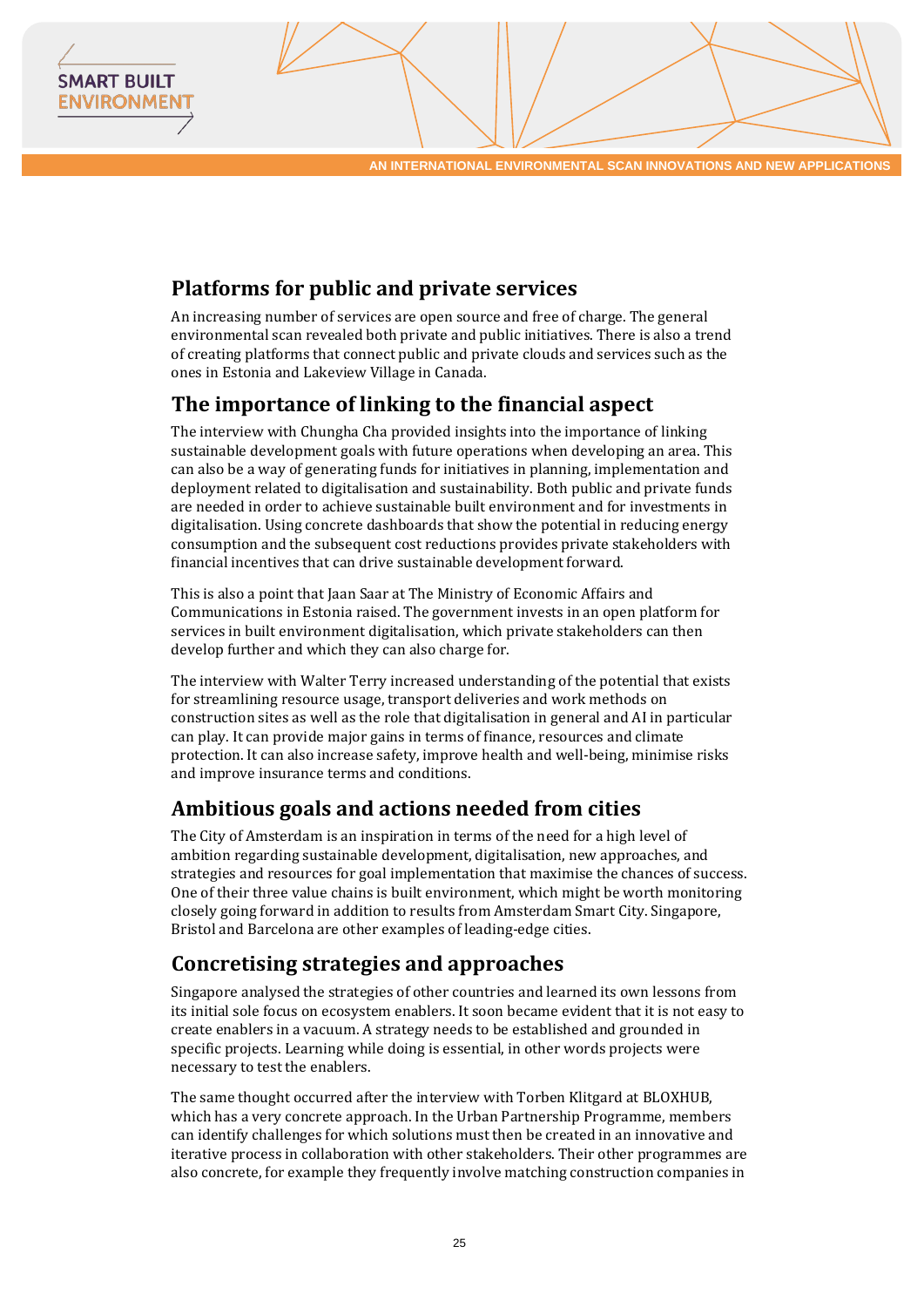

Denmark with tech companies in Europe. One should not network merely for the sake of networking. There needs to be a purpose.

At the ECDD in Estonia, there are several working groups that work in a concrete way with standards, BIM, new approaches, cultural transformation and communications. Working groups at the CDBB in the UK and Smart Cities Council in Australia and New Zealand have a similar approach.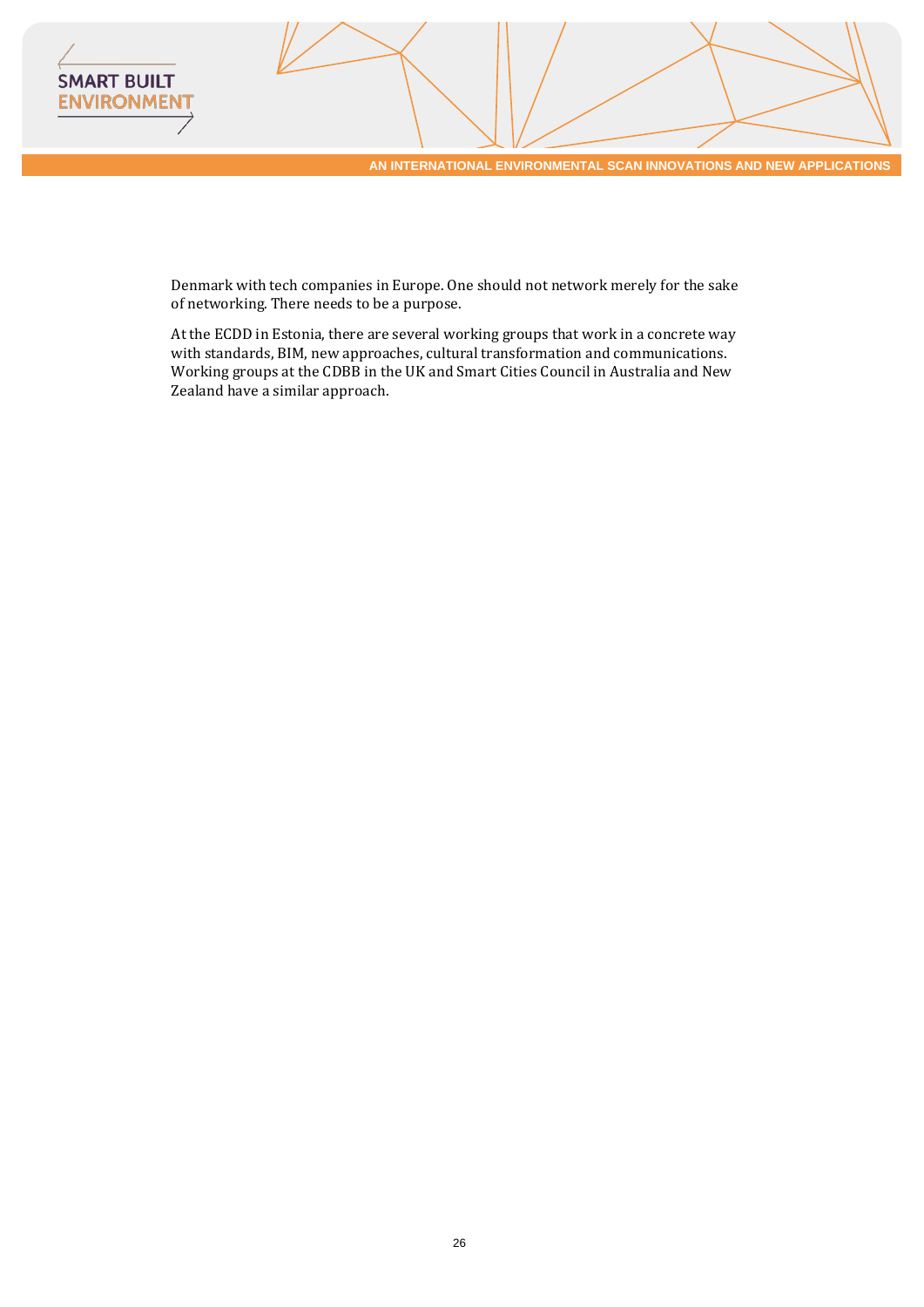# <span id="page-26-0"></span>**Recommendations**

**SMART BUILT ENVIRONMEN** 

> Below are a number of recommendations reagrding a continued commitment to industry-wide environmental scanning and international collaboration for Smart Built Environment.

# <span id="page-26-1"></span>**Digital, open and industry-wide environmental scanning**

During this environmental scan, approximately 550 individuals were contacted, many of whom contributed time, advice, knowledge and lessons learned. Many others replied that, unfortunately, they did not have any examples to offer or the resources to devote to environmental scanning within their organisations. However, they were very interested in learning the results, which they were also keen to disseminate.

A continued commitment is recommended in order to develop digital, open and industry-wide environmental scanning of sustainable societal development. This could be a powerful driver for sustainable built environment, with digitalisation as the crucial engine. Nor is this something that the government would need to fund itself. There would be considerable interest in participating from private stakeholders, and much could be gained from establishing a common platform for private and public stakeholders, civil society and citizens. However, this type of collaboration does not take place on its own and should be initiated by the government (one suggestion might be for Smart Built Environment to collaborate with other SIPs). This environmental scan should be viewed as a small shoot that could grow into something completely different than just another report on a website.

## <span id="page-26-2"></span>**"Don't cross the stream to find water"**

When conducting an environmental scan like this one, it is easy to imagine that the freshest, most innovative examples can be found a long way from Sweden, and indeed much inspiration can be drawn from countries in other parts of the world. However, an enormous amount of knowledge and lessons can be learned from our neighbouring countries in the Nordic-Baltic region and from the rest of Europe.

Much of the advice that was gathered during this general environmental scan indicates that initiatives in the Nordic countries, Estonia, Europe and Singapore are the ones leading the pack. Whether this is true or due to the fact that many of our contacts were just more aware of initiatives from these areas remains to be seen. However, contacts were also made with embassies, organisations, companies and cities internationally outside Europe.

The interviewees from Estonia and Denmark provided enormous inspiration in terms of concrete approaches and collaboration models. Public and private stakeholders in Sweden have much to gain from the initiatives in these countries, above all from the progressive, agile collaborative approach that government organisations in Estonia have adopted. The same can be said about the drive and the bridge created between the public and private sectors and academia via initiatives such as BLOXHUB in Denmark and the ECDD in Estonia.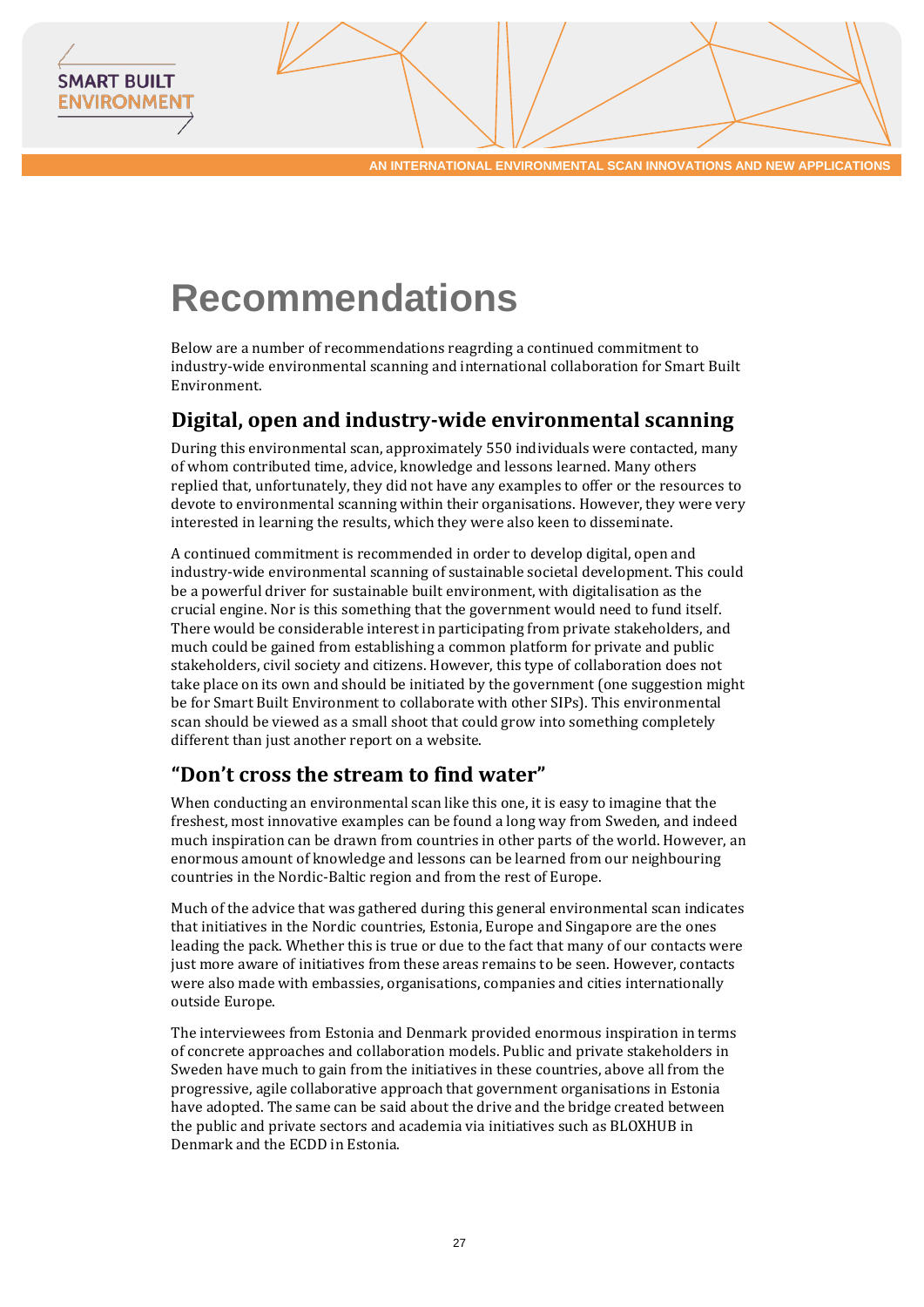# <span id="page-27-0"></span>**Long-term, innovative approach from the government**

**SMART BUILT ENVIRONMEN** 

> The innovative way in which the Ministry of Economic Affairs and Communications and other government departments and organisations in Estonia are powering the work of digitalisation with an outstretched hand to the private sector provides insight into how important it is that governments adopt a proactive approach. It is a hard task for other construction stakeholders to succeed in a concrete way without innovative thinking and long-term processes from the authorities. If, on the other hand, the government takes the lead, private stakeholders and municipalities will ramp up their levels of ambition and resources.

> In all likelihood, an even more long-term solution than Smart Built Environment and other SIPs will be necessary to ensure management and maintenance, in other words a solution that is even more concrete and deep-rooted for municipalities, construction stakeholders and property companies, etc. This could consist of a platform that benefits them in their daily operations and which facilitates collaboration between the above stakeholders and consultants, architects, start-ups and academia. Alternatively, a platform like the one suggested above could also be agile and adapt to trends and developments in the rest of the world. This would enable a strategic innovation programme (Smart Built Environment) to start up the platform. Subsequent evaluation and development could take place on a regular basis and other initiatives could be connected to the platform.

### <span id="page-27-1"></span>**Manage results and drive development forward**

It is important at this stage to consider how all the results from Smart Built Environment should be managed and maintained, and to consider a continued commitment from the government, which has already invested in Smart Built Environment in the long term for up to 12 years. Many initiatives concern creating new arenas, new contacts and collaborations, and implementing projects that will generate results and impacts. A long-term platform for management, maintenance and further development that will advance sustainable societal development should be created, which could also be a base for continuous national and international scanning.

If stakeholders that are considering becoming involved know that there is a long-term platform available where their results and the results of other stakeholders could be managed, maintained and disseminated and where new knowledge and innovation could be created after government initiatives have concluded and new elections have taken place, their commitment would be reinforced. However, this is an issue that also concerns other SIPs and other built environment ventures in Sweden.

## <span id="page-27-2"></span>**Maximise existing results**

A huge number of results and lessons learned about processes and impacts are available to exploit if we are to avoid reinventing the wheel and reduce the take-off distance for the Swedish construction industry. This environmental scan only touches on a few of all the results that exist. One only has to look at all the concrete results from the Finnish KIRA-digi initiative, not to mention their understanding of the need for management, maintenance and further commitment to collaboration and knowledge sharing, which will take place via KIRIHub.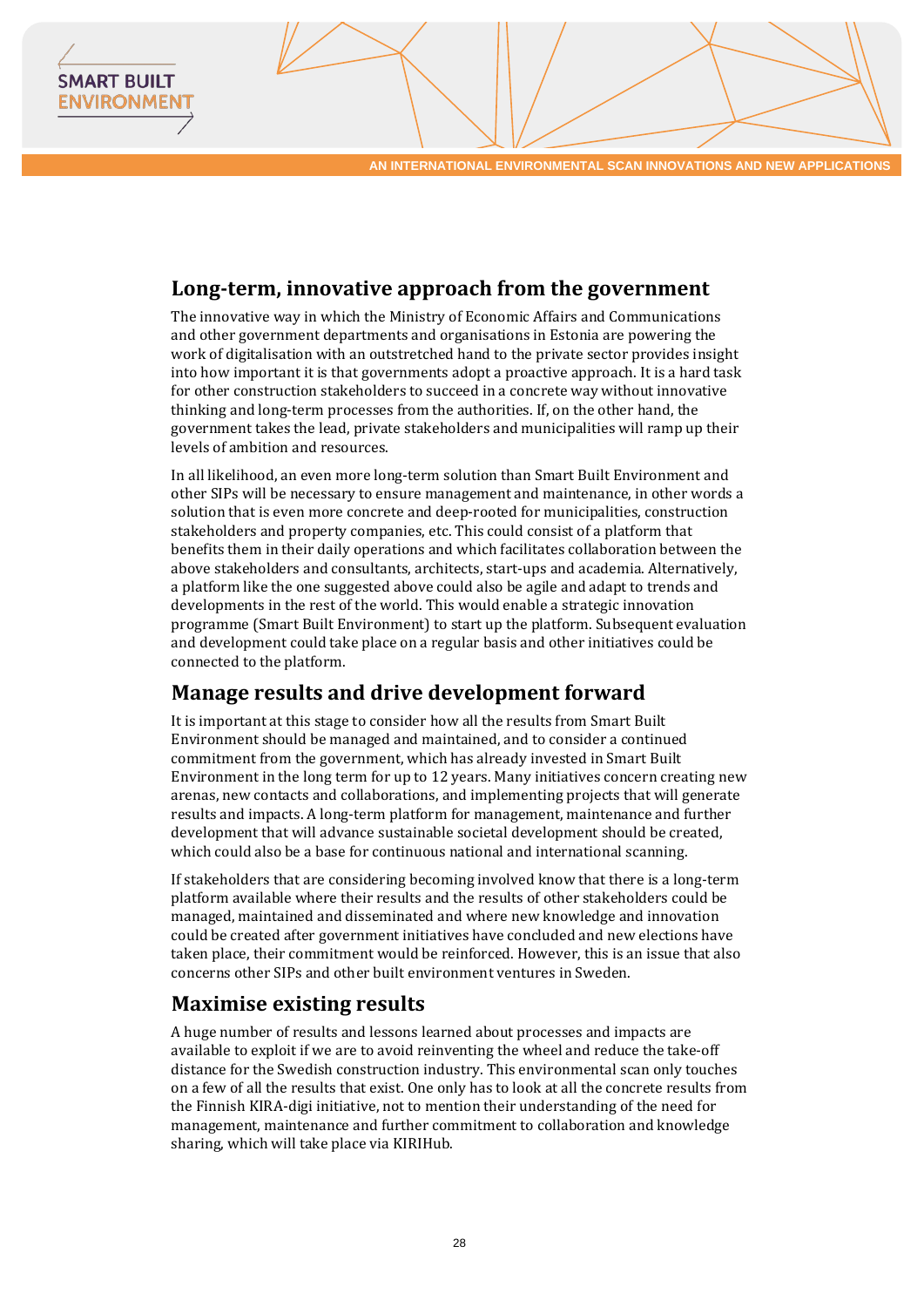# <span id="page-28-0"></span>**Keep a track of future results**

**SMART BUILT ENVIRONMEN** 

> The environmental scan identified interesting results that will shortly emerge, for example the feasibility study and continued work conducted in Denmark's ConTech initiative. Likewise, the results of the implementation of the Danish strategy for digital construction, for example to convey "digital best practice", will offer better guidance to construction stakeholders as regards digital tools and developing collaboration models. If a commitment were to be made to continuous environmental scanning, these and similar future results could be mapped and the information obtained.

# <span id="page-28-1"></span>**Funding of hubs, clusters and other NGOs**

One insight gained from the interviews is that it is important for hubs, clusters, etc. to receive financial support from the government or other external funders, which is the case with Realdania and BLOXHUB in Denmark (50% of its annual turnover). It is a hard task for non-profit organisations to run a business while simulateneously developing products and services due to the fact that they need to raise funds for both development and operations. We can also learn the same lesson from Swedish nonprofits.

# <span id="page-28-2"></span>**Digitalisation should not be its own "downpipe"**

The "Future Cities in the Making: overcoming barriers to information modelling in socially responsible cities" project at the CDBB in the UK has identified and described barriers to information modelling (BIM and CIM) and how these can be overcome. The study supports the researchers in their conclusion that dialogue about planning, smart cities and construction often takes place in "downpipes", i.e. separate from each other. These fields have potential overlaps. Bringing them together could help improve efficiency and decision-making processes. This would be an interesting issue for further exploration.

Bristol in the UK appears to be attempting to overcome these and other barriers using a team of internal innovation advisors with expertise in a range of fields such as smart technology, data, social factors and user-friendly design, design thinking, future thinking, social innovation and civic engagement. The team collaborates both internally within the municipality and externally in the city to support innovation, overcome challenges and implement solutions for smart cities. Teams like this would be beneficial to Swedish municipalities and would result in digitalisation being implemented in collaboration with the people who actually need the digital products and services and not by the IT experts alone.

# <span id="page-28-3"></span>**National co-ordination for digital twinning**

Smart Built Environment could act as national co-ordinator and disseminator of knowledge for the development of digital twinning, which would be similar to the situation in the UK. The co-ordination could start with a strategic project and discussions about which open data should be provided and which visualisations should be made, which is why it is recommended that Statistics Sweden be invited to join any potential collaboration.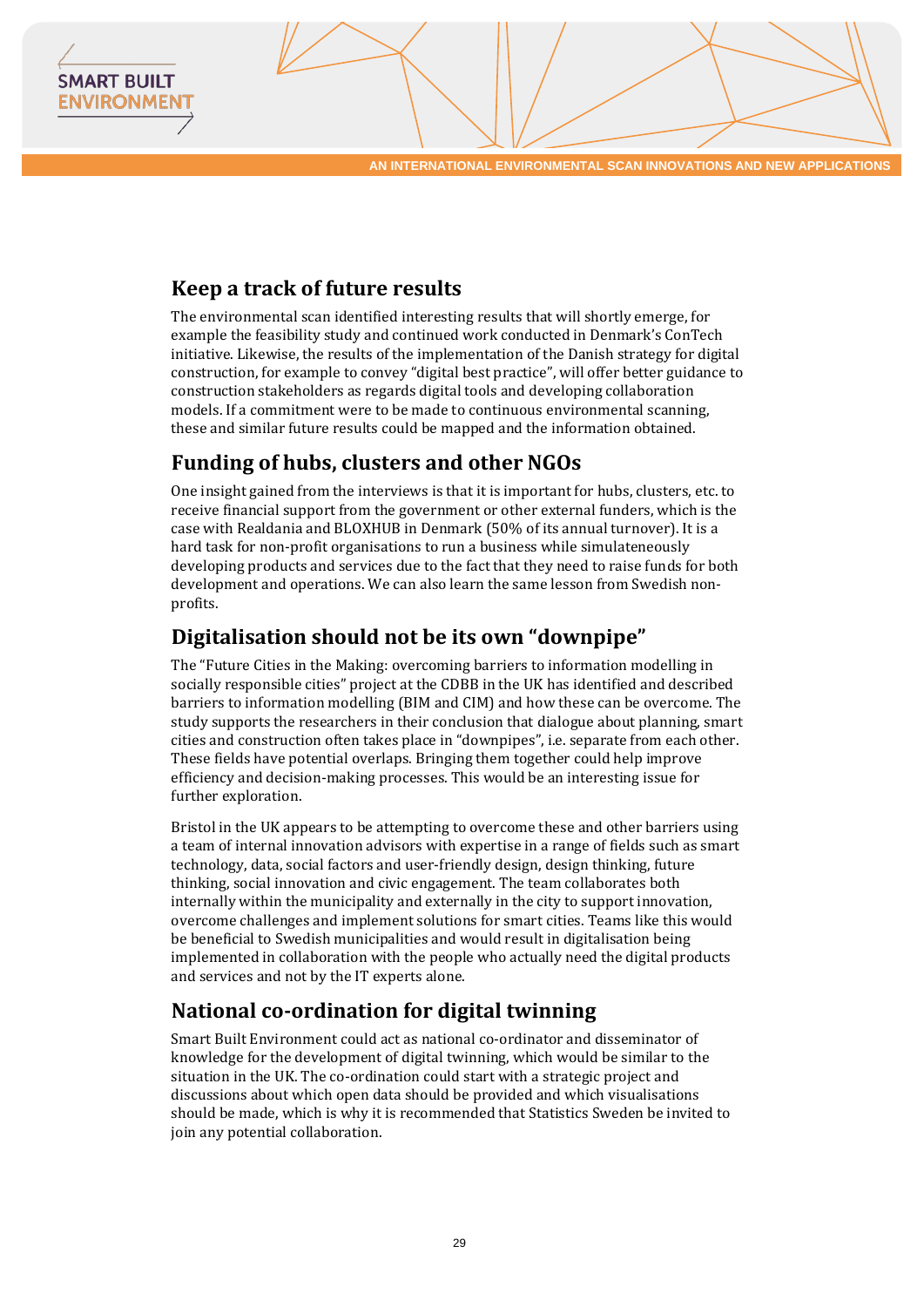# <span id="page-29-0"></span>**Collaboration with international organisations**

Many organisations that act as prime movers and collaboration platforms for sustainable built environment and increased digitalisation collaborate internationally, some on a regional level and others globally. This is a golden opportunity for Smart Built Environment to identify key organisations with which it can collaborate as part of its internationalisation strategy and implementation going forward. Initiating an exchange like this would enable the identification of many more organisations of interest and possible collaborations.

For example, collaboration and knowledge sharing could take place with the following:

- Projects funded by the EU (e.g., Horizon 2020.)
- Parties at Norway Digital

**SMART BUILT ENVIRONMEN** 

- KIRAHub and the Finnish Artificial Intelligence Accelerator in Finland
- BLOXHUB, government ministries and agencies responsible for digital construction strategy and the stakeholders responsible for ConTech in Denmark
- The Ministry of Economic Affairs and Communications och Estonian digital construction cluster (EDCC) i Estland
- The Association for Construction Industry Digitalisation in Latvia
- The Ministry of Environment in Lithuania
- The Centre for Digital Built Britain (CDBB) and the Construction Innovation Hub in the UK
- BIM organisations in other countries
- The Morgenstadt: City Insights innovation network in Germany
- The Metabolic Cities Program in the Netherlands
- Leading-edge European cities such as Amsterdam, Bristol and Barcelona
- The Smart Nation Digital Office including the National AI Office in Singapore
- Smart Cities Councils from different parts of the world

The above is only an initial list of possible partners. Identification of potential national and international partners can be carried out during further continuous and joint environmental scanning. An initial suggestion is that international collaborations could be initiated by contacting the Nordic and Baltic countries stakeholders. In the event of this contact, more stakeholders from the above countries and from Iceland could also be added. In order to draw inspiration from how public and private stakeholders in Estonia collaborate and the progressive and innovative approach of the Estonian government, a meeting with Jaan Saar and Indrek Vimberg in Estonia is recommended. The Centre for Digital Built Britain (CDBB), Smart Cities Council Australia New Zealand and Smart Nation in Singapore are also high on the list of partners.

In the event of an international collaboration, the possibility of establishing some type of "arena for arenas", in other words a hub for arenas located in different parts of the world, could also be discussed.

Furthermore, it is recommended that parts of this survey be translated and supplemented with Swedish examples. It can then be distributed to organisations that Smart Built Environment is interested in collaborating with, to provide examples of the benefits that international collaboration in environmental scanning can provide.